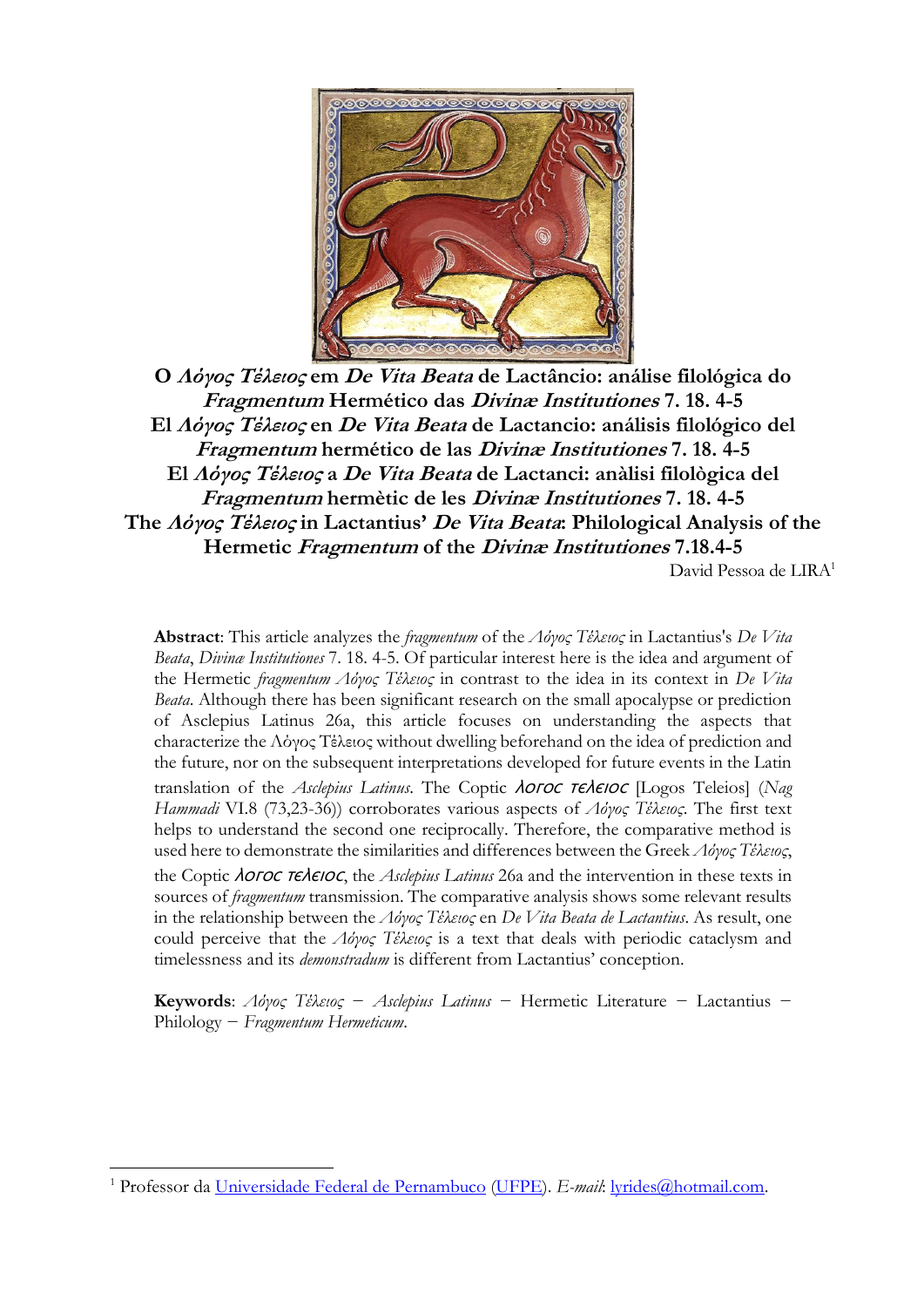

Jan-Jun 2022 ISSN 1676-5818

**Resumen**: Este artículo investiga el *fragmentum* del Λόγος Τέλειος en *De Vita Beata* de Lactancio, *Divinæ Institutiones* 7. 18. 4-5. De particular interés aquí es la idea y el argumento del *fragmentum* hermético Λόγος Τέλειος en contraste con la idea en su contexto en *De Vita Beata*. Si bien ha habido una importante investigación sobre el pequeño apocalipsis o predicción de Asclepius Latinus 26a, este artículo se centra en comprender los aspectos que caracterizan al Λόγος Τέλειος sin detenerse de antemano en la idea de predicción y futuro, ni en las interpretaciones posteriores desarrolladas para eventos futuros. en la traducción latina del *Asclepius Latinus*. El copto *AOFOC TEAEIOC* [Logos Teleios] (*Nag Hammadi* VI.8 (73,23-36) corrobora varios aspectos de *Λόγος Τέλειος*. El primer texto ayuda a entender recíprocamente el segundo. Por tanto, se utiliza aquí el método comparativo para demostrar las similitudes y diferencias entre el griego *Λόγος Τέλειος*, el copto *AOFOC TEAEIOC*, el *Asclepius Latinus* 26a y la intervención en estos textos en fuentes de transmisión de *fragmentum*. El análisis crítico muestra algunos resultados relevantes en la relación entre el *Λόγος Τέλειος* en *De Vita Beata* de Lactantius. Como resultado, se podría percibir que el *Λόγος Τέλειος* es un texto que trata sobre el cataclismo periódico y la atemporalidad y su *demonstradum* es diferente a la concepción de Lactancio.

**Palabras-clave**: *Λόγος Τέλειος* − *Asclepius Latinus* – Literatura Hermética − Lactancio − Filología − *Fragmentum Hermeticum*.

> ENVIADO: 11.04.2022 ACEPTADO: 01.05.2022

\*\*\*

#### **Introdução**

Lactant., *Div. Inst.* 7. 18. 4-5: ...ἐπὰν δὴ ταῦτα γένηται, ὦ Ἀσϰληπιέ, τότε ὁ ϰύριος ϰαὶ πατὴρ ϰαὶ ϑεὸς ϰαὶ τοῦ πρώτου ϰαὶ ἑνὸς ϑεοῦ δημιουργός ἐπιϐλέψας τοῖς γενομένοις ϰαὶ τὴν ἑαυτοῦ βούλησιν τοῦτ' ἔστιν τὸ ἀγαϑὸν ἀντερείσας τῇ ἀταξίᾳ ϰαὶ ἀναϰαλεσάμενος τὴν πλάνην καὶ τὴν κακίαν ἐκκαθάρας, πὴ μὲν ὕδατι πολλῷ κατακλύσας, πὴ δὲ πυρὶ ὀξυτάτφ διαϰαύσας, ἐνίοτε δὲ πολέμοις ϰαὶ λοιμοῖς ἐϰπαίσας ἤγαγεν ἐπὶ τὸ ἀρχαῖον ϰαὶ άπο ${\varkappa}$ ατέστησεν τὸν ἑαυτοῦ  ${\varkappa}$ όσμον. $^2$ 

<sup>2</sup> LACTANTIUS, L. Cælius Firmianus. *Divinarum institutionum libri septem*. Liber VII. Ediderunt Eberhard Heck et Antonie Wlosok. Berlin; Boston: De Gruyter, 2011. Fasc. 4, p. 706-707. HERMÈS TRISMÉGISTE. *Corpus Hermeticum*. Texte établi par A.D. Nock et traduit par A.-J. Festugière. 2. ed. Paris: Les Belles Lettres, 2011. t. 2, p. 330-331; *HERMETICA: the ancient Greek and Latin writings which contain religious or philosophical teachings ascribed to Hermes Trismegistus*. Introductions, texts and translation edited and translation by Walter Scott. Boston: Shambala Publications, 1985. v. 1, p. 344-347. Cf. a tradução em português do texto grego e latino em LIRA, D. P.; VIANA, L. M. Q. "Os fragmentos herméticos gregos do *ΛΟΓΟΣ ΤΕΛΕΙΟΣ*: tradução e análise comparativa com a versão latina do *Asclepius* 8, 19, 26, 27, 28, 29, 39". *In*: *TRANSLATIO*. v. 21 (2021), p. 163-164.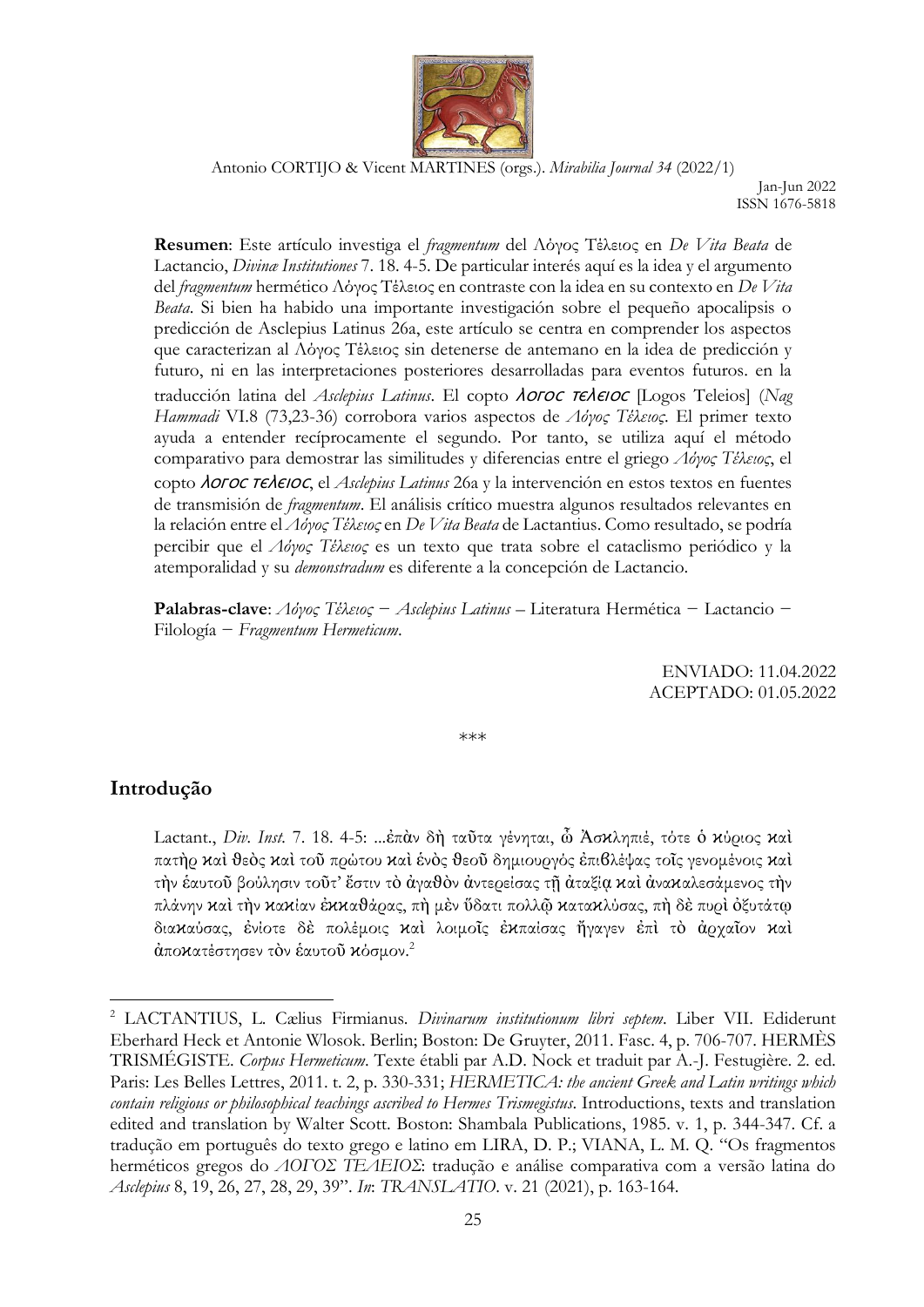

Jan-Jun 2022 ISSN 1676-5818

O presente artigo objetiva averiguar o *fragmentum* hermético inserido no *De Vita Beata*, sétimo livro das *Divinæ Institutiones* 7. 18. 4-5 do apologeta cristão Lactâncio (séc. III-IV E.C.), <sup>3</sup> a saber, ο Λόγος Τέλειος, correspondente ao Asclepius Latinus 26a e ao **λοгος** ⲧⲉⲗⲉⲓⲟⲥ [*Logos Teleios*] copta.<sup>4</sup>

O *Asclepius* é uma tradução latina do *Λόγος Τέλειος*. Em todo caso, há apenas fragmentos gregos de algumas partes, a saber, *Ascl.* 8, 19, 26, 27, 28, 29, 39, 41, que sobreviveram em obras de cristãos e não cristãos. Outras partes do *Λόγος Τέλειος* se encontram em língua copta: *Ascl.* 21-29 (NH VI.8) e 41 (NH VI.7)<sup>5</sup> Lactâncio conhecia o texto do *Ascl.* em grego sob o título de *Λόγος Τέλειος* ou *Sermo Perfectus*.

<sup>4</sup> LACTANTIUS, L. Cælius Firmianus. *Divinarum institutionum libri septem*. Liber VII. Ediderunt Eberhard Heck et Antonie Wlosok. Berlin; Boston: De Gruyter, 2011. Fasc. 4, p. 706-707; HERMÈS TRISMÉGISTE. *Corpus Hermeticum*. Texte établi par A.D. Nock et traduit par A.-J. Festugière. 2. ed. Paris: Les Belles Lettres, 2011. t. 2, p. 330-331; *HERMETICA: the ancient Greek and Latin writings which contain religious or philosophical teachings ascribed to Hermes Trismegistus*. Introductions, texts and translation edited and translation by Walter Scott. Boston: Shambala Publications, 1985. v. 1, p. 344-346. Sobre o *Aoroc reAeioc* copta do *Nag Hammadi* (NH) VI.8 (73.23-36): NAG HAMMADI codices V, 2-5 and VI. Volume Editor Douglas M. Parrot. Leiden: E.J. Brill, 1978. v. 11, p. 430-433; HERMÈS TRISMÉGISTE. *Paralipomènes grec, copte, arménie* : Codex VI Nag Hammadi, Codex Clarkianus 11 Oxoniensis, Définitions Hermétiques, divers. Textes étdités et traduit par Jean-Pierre Mahé. Paris: Les Belles Lettres, 2019. t. 5, p. 172-175; MAHÉ, Jean-Pierre. *Hermès en haute-Egypte*: Le Fragment du Discours parfait et les Définitions Hermetiques Arméniennes. Québec: Presses de l'Université Laval, 1982. t. 2, p. 184-185. Sobre os Fragmenta Hermetica e as traduções latina e copta, cf. LIRA, David Pessoa de. *O Batismo do Coração no Vaso do Conhecimento*: Uma Introdução ao Hermetismo e ao *Corpus Hermeticum*. Recife: Editora UFPE, 2015, p. 44-56.

<sup>3</sup> Sobre Lucius Cæ(ci)lius Firmianus Lactantius (Firmiano ou Lactâncio), sua obra e contexto, cf. CLARKE, Graeme. *Third-century Christianity*. *In*: BOWMAN, Alan; CAMERON, Averil; GARNSEY, Peter (ed.). *The Cambridge Ancient History*: The Crisis of Empire, AD 193-337. Cambridge; New York: Cambridge University Press, 2007. v. 12. cap. 18, p. 589ss, 666-668; CORBIER, Mireille. "Coinage and Taxation: The State's Point of View, A.D. 193-337". *In*: BOWMAN, Alan; CAMERON, Averil; GARNSEY, Peter (ed.). *The Cambridge Ancient History*: The Crisis of Empire, AD 193-337. Cambridge; New York: Cambridge University Press, 2007. v. 12. cap. 12, p. 370ss. LOI, V. "Lactâncio". *In*: DI BERARDINO, Angelo. *Dicionário Patrístico e de Antigüidades Cristãs*. Petrópolis: Vozes, 2002, p. 805- 806; CARDOSO, Zelia de Almeida. *A Literatura Latina*. São Paulo: WMF Martins Fontes, 2011, p. 182-183.

<sup>5</sup> ROCHETTE, Bruno. "Un cas peu connu de traduction du grec en latin: *l'Asclepius* du Corpus Hermeticum". *In*: *Cahiers du Centre Gustave Glotz*, 14 (2003), p. 68-70; MAHÉ Jean-Pierre. Remarques d'un latiniste sur l'Asclepius copte de Nag Hammadi. *Revue des Sciences Religieuses*, tome 48, fascicule 2 (1974), p. 136; DODD, C.H. (Charles Harold). *The Interpretation of the Fourth Gospel.* Reprinted Paperback Edition. Cambridge: Cambridge University Press, 2005, p. 11; HERMÈS TRISMÉGISTE. *Corpus Hermeticum*. Texte établi par A.D. Nock et traduit par A.-J. Festugière. 2. ed. Paris: Les Belles Lettres, 2011. t. 2, p. 275-276. Sobre o cotejamento e o grau de reconstrução, VAN DEN BROEK,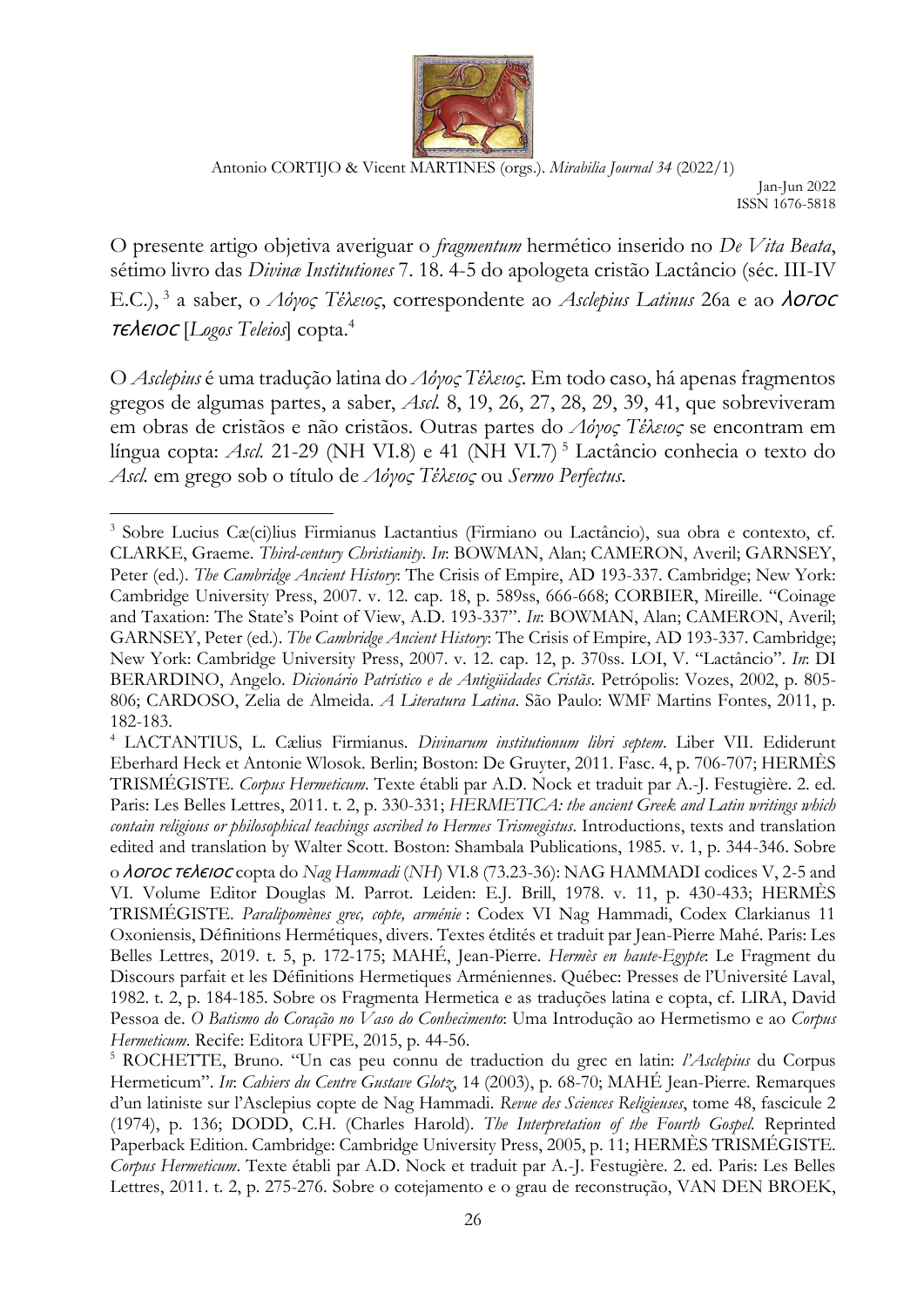

Jan-Jun 2022 ISSN 1676-5818

Asclepius quoque auditor eius [sic Hermetis] eandem sententiam latius explicauit in illo sermone perfecto quem scripsit ad regem, uterque uero daemonas esse adfirmat inimicos et uexatores hominum quos ideo Trismegistus ἀγγέλους πονηρούς appellat (*Div. Inst.* 2.  $15.7-8$ ).  $^{6}$ 

Percebe-se que o *Λόγος Τέλειος* se trata de um texto desafortunado. Em todo caso, devese distinguir entre a forma original do *Λόγος Τέλειος* e aquela que o *fragmentum* veio a assumir por meio de quem o transmitiu. Deve-se remontar posteriormente de seu texto àquilo que ele pretendia comunicar, penetrando no ponto de sua doutrina, um eventual *demonstrandum*, a argumentação do texto e o fio do discurso. É, outrossim, importante pensar, sobretudo, em uma contextualização, observando a relevância de seu *demonstrandum* tanto para o autor quanto para seus receptores e leitores. Ademais, convém salientar a importância dos termos do *fragmentum* que produzem reflexão simultaneamente individual quanto de um círculo maior de pensadores.<sup>7</sup>

Em todo caso, é importante observar o contexto em que o *fragmentum* do *Λόγος Τέλειος* está inserido. Uma das premissas que se deve seguir é justamente aquela de que o contexto de inserção em que se configura o texto pode tanto ajudar a enquadrá-lo corretamente quanto evidenciar uma desorientação de sentido. Esse último aspecto se dá porque a citação pode incidir em textos por diversas razões, muitas vezes por reelaboração. Por essa razão, antes de entender o que de fato propõe o *Λόγος Τέλειος*, convém averiguar o contexto da fonte em que ele se configura, para, só assim, analisálo em separado.<sup>8</sup>

Embora tenha havido pesquisas significativas sobre o pequeno apocalipse ou previsão de *Asclepius Latinus* 26a, este artigo se concentra em entender os aspectos que caracterizam o *Λόγος Τέλειος*sem se deter antecipadamente na ideia de previsão e futuro.

Roelof. "Hermetic Literature I: Antiquity". *In*: HANEGRAAFF, Wouter J. (ed.). *Dictionary Of Gnosis and Western Esotericism*. Leiden; Boston: Brill, 2006, p. 493-494; FOWDEN, Garth. *The Egyptian Hermes*: A Historical Approach to Late Pagan Mind. Princeton: Princeton University Press, 1993, p. 10. Cf. LIRA, D. P. de. "O bilinguismo greco-romano na tradução latina do ΛΟΓΟΣ ΤΕΛΕΙΟΣ: enfoques sociolinguísticos na análise do Asclepius Latinus". *In*: *Classica - Revista Brasileira De Estudos Clássicos* 31(1) (2018), p. 115–118; LIRA, D. P.; VIANA, L. M. Q. "Os fragmentos herméticos gregos do *ΛΟΓΟΣ ΤΕΛΕΙΟΣ*: tradução e análise comparativa com a versão latina do *Asclepius* 8, 19, 26, 27, 28, 29, 39". *In*: TRANSLATIO. v. 21 (2021), p. 156-158.

<sup>6</sup> LACTANTIUS, L. Cælius Firmianus. *Divinarum institutionum libri septem*. Libri I et II. Ediderunt Eberhard Heck et Antonie Wlosok. Berlin; Boston: De Gruyter, 2005. Fasc. 1.p. 189.

<sup>7</sup> ROSSETTI, Livio. *Introdução à Filosofia Antiga: premissas filológicas e outras "ferramentas de trabalho"*. São Paulo: Paulus, 2006. p. 179, 184-185, 368.

<sup>8</sup> ROSSETTI, Livio. *Introdução à Filosofia Antiga: premissas filológicas e outras "ferramentas de trabalho"*, *op. cit*., p. 369.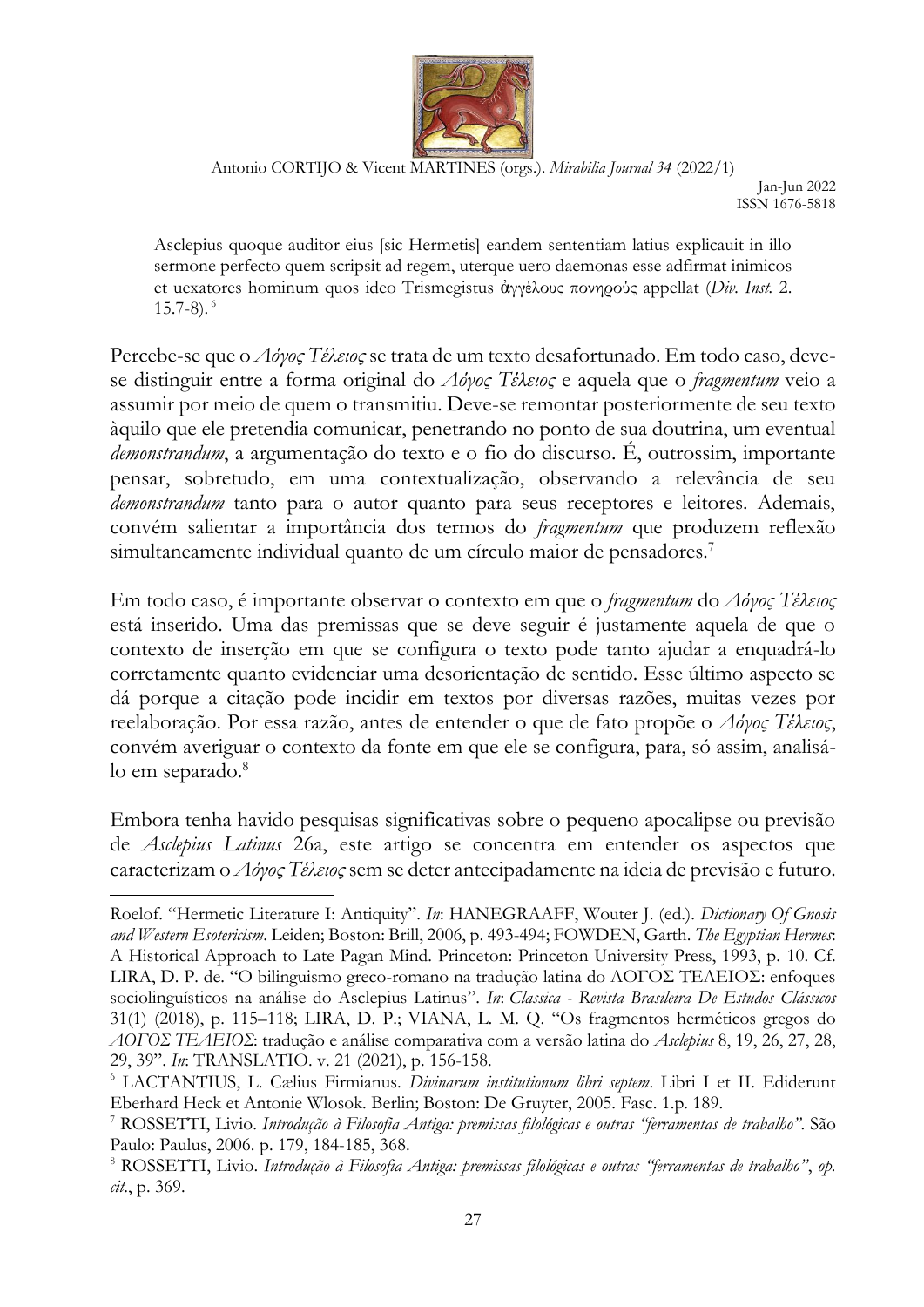

Jan-Jun 2022 ISSN 1676-5818

O copta *AOFOC TEAEIOC* (NH VI.8 (73,23-36) corrobora vários aspectos do texto grego. Aquele ajuda a entender esse. Destarte, aqui se emprega o método comparativo para demonstrar as similaridades e diferenças entre o Λόγος Τέλειος grego, o **λοΓΟΣ ΤΕλΕΙΟΣ** copta, o *Asclepius Latinus* 26a e a intervenção nesses textos em seus usos.

# **I. O Contexto no qual está inserido Λόγος Τέλειος, a saber: De Vita Beata**

Com as *Divinæ Institutiones* (divididas entre sete livros), Lactâncio propõe uma obra apologética exponencial de dimensões retóricas amplas em defesa do cristianismo,<sup>9</sup> sendo produzida entre 306-313 E.C., mas não definitivamente, como se percebe em várias passagens reelaboradas.<sup>10</sup> Lactâncio acaba por se envolver em várias polêmicas com escolas filosóficas diferentes da sua época. Embora tenha sido um escritor e retórico com certa expressividade e desenvoltura, ele não foi um profundo pensador cristão. O apologeta cristão possuía uma eloquência ciceroniana e uma retórica capaz de subverter o argumento dos adversários com certa facilidade, mas ele era incapaz de sustentar as ideias cristãs com firmeza e de advogar a causa cristã com eficiência.<sup>11</sup>

Lactâncio se tornou um vulto de expressiva importância na história da literatura e da cultura ocidental. No Império Romano, Lactâncio foi o primeiro escritor ocidental a tentar estabelecer uma exposição sistemática da doutrina cristã, com o endereçamento certo aos intelectuais de alta classe daquele contexto. Deve-se considerar o fato de que ele aceitou veementemente (talvez um dos primeiros) a tradição cultural, literária, social e política da época como meio de transmissão e difusão da moral e da religião cristã. <sup>12</sup>

O livro 7 das *Divinæ Institutiones* de Lactâncio, a saber, *De Vita Beata*, sobre a beatitude na vida futura, dedica-se boa parte a temas e motivos apocalípticos (Lactant., *Div. Inst.*  13-27), tais como: periodização milenar, aproximação do fim do mundo e de Roma, o reinado do mal, o combate entre o bem e o mal, a ressurreição, a punição dos injustos, o julgamento, a idade de ouro, milenarismo ou quiliasmo, recompensas e virtudes. Ele também tematiza o crescimento da maldade, da impiedade, da injustiça, e de vários crimes, da rapina; guerras em todos os lugares; a ausência de segurança, a ausência ou

<sup>9</sup> *Div. Inst.* 5.2.2: LACTANTIUS, L. Cælius Firmianus. *Divinarum institutionum libri septem*. Libri V et VI. Ediderunt Eberhard Heck et Antonie Wlosok. Berlin; Boston: De Gruyter, 2009. Fasc. 3.p. 442.

<sup>10</sup> LOI, V. "Lactâncio". *In*: DI BERARDINO, Angelo. *Dicionário Patrístico e de Antigüidades Cristãs*. Petrópolis: Vozes, 2002, p. 805-806; Cardoso, 2011, p. 806.

<sup>11</sup> LOI, V. "Lactâncio". *In*: DI BERARDINO, Angelo. *Dicionário Patrístico e de Antigüidades Cristãs*, *op. cit*., p. 805-806; Cardoso, 2011, p. 805-806.

<sup>12</sup> LOI, V. "Lactâncio". *In*: DI BERARDINO, Angelo. *Dicionário Patrístico e de Antigüidades Cristãs*, *op. cit*., p. 805-806; Cardoso, 2011, p. 805-806.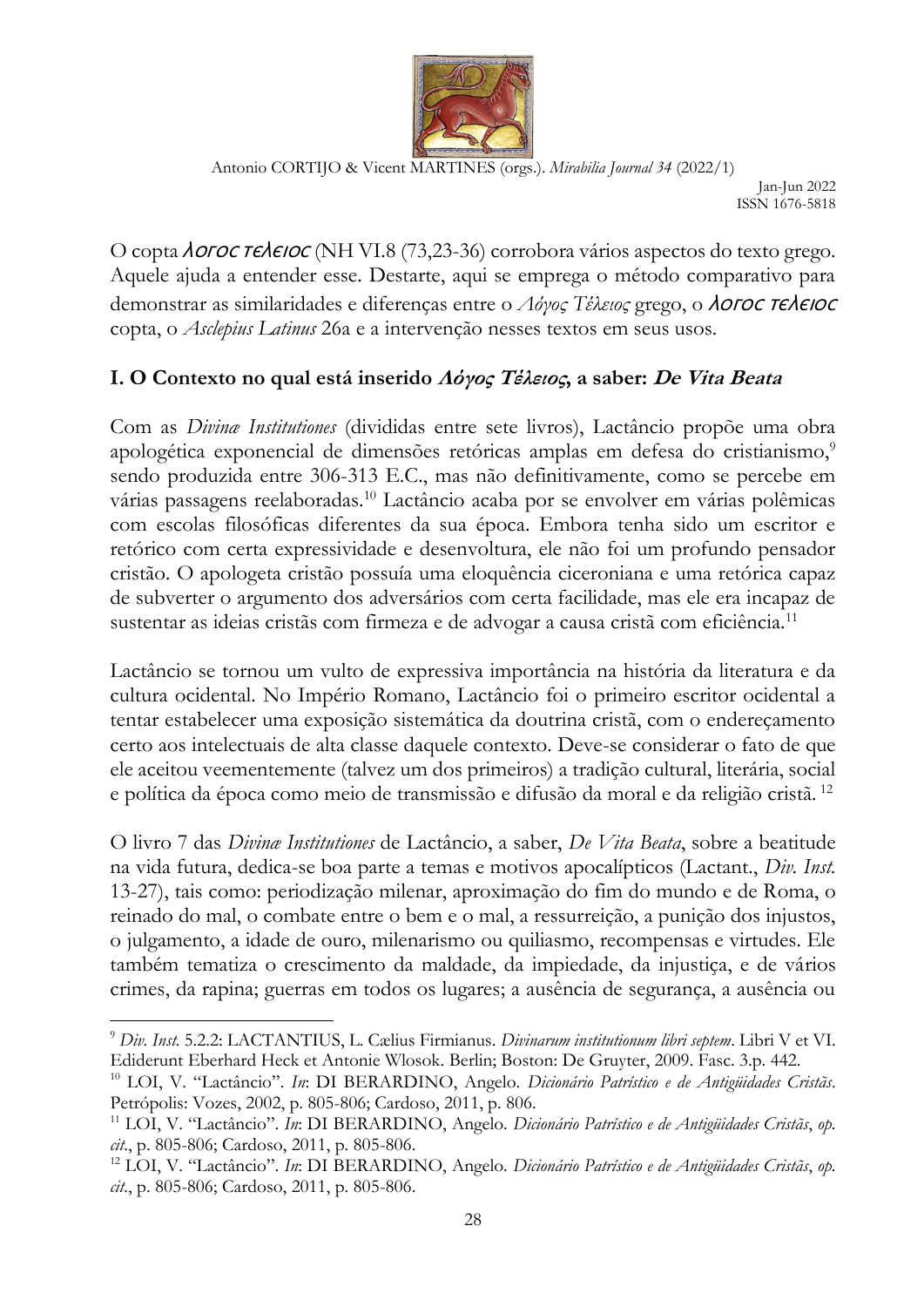

Jan-Jun 2022 ISSN 1676-5818

o descumprimento das leis; falta de fé, paz, generosidade e vergonha; cataclismos variados e assolação por doenças; pestilência; doenças crônicas; terremotos constantes; fome frequente; dilúvio, fogo e espada etc.<sup>13</sup>

Pode-se perceber que uma das ideias que *De Vita Beata* tenta refutar é justamente aquela da concepção cíclica e de renovação periódica do mundo decisivamente admirada pelos estoicos e plantonistas. Para a refutação, Lactâncio faz uma interpretação judaico-cristã com base nas Escrituras, mas não deixa de recorrer aos *Oracula Sibyllina* e aos *Hermetica*. 14

Lactâncio também menciona de forma direta ou indireta os *Hermetica*, muitos amplamente conhecidos, alguns outros são hodiernamente desconhecidos. Embora a personagem mítica Hermes Trismegistos fosse contada entre os filósofos, Lactâncio não estabelece nenhuma crítica contra as doutrinas herméticas mais do que fez contra as doutrinas platônicas e pitagóricas:

sed hunc fortasse aliquis in numero philosophorum computet, quamuis in deos relatus Mercurii nomine ab Aegyptiis honoretur, nec plus ei auctoritatis tribuat quam Platoni aut Pythagorae. maius igitur testimonium requiramos (*Div. Inst.* 7.13.4). <sup>15</sup>

Ele parte do argumento de que Platão e outros filósofos não sabiam nada sobre a origem e o fim do mundo. A principal crítica dele se dá contra a ideia de um acúmulo milenar de ciclos do mundo. Por exemplo, Cícero mencionou que o mundo já tinha chegado a 470.000 mil anos em ciclos periódicos (*De Divinatione* 1.19; 2.46):

Inrideamus haruspices, vanos futtiles esse dicamus, quorumque disciplinam et sapientissimus vir et eventus ac res conprobavit, contemnamus, <condemnemus> etiam Babylonem et eos qui e Caucaso caeli signa servantes numeris et \* motibus stellarum cursus persequuntur, condemnemus inquam hos aut stultitiae aut vanitatis aut inpudentiae

<sup>13</sup> Sobre os cataclismos, doenças, guerra, tribulações, cf. *Div. Inst.* 7.15-17: LACTANTIUS, L. Cælius Firmianus. *Divinarum institutionum libri septem*. Liber VII. Ediderunt Eberhard Heck et Antonie Wlosok. Berlin; Boston: De Gruyter, 2011. Fasc. 4, p. 696-706. Cf. os principais temas de cada capítulo de *Div. Inst.* 13-27, cf. LACTANTIUS. *Divine Institutes*.Translated with an introduction and notes by Anthony Bowen and Peter Garnsey. Liverpool: Liverpool University Press, 2003, p. 117-142.

<sup>14</sup> Cf. o *index locorum* em LACTANTIUS, L. Cælius Firmianus. *Divinarum institutionum libri septem*. Liber VII. Ediderunt Eberhard Heck et Antonie Wlosok. Berlin; Boston: De Gruyter, 2011. Fasc. 4. p. 771- 772; 784-786. DIE ORACULA SIBYLLINA. Die griechischen christlichen Schriftsteller. Bearbeitet im Auftrage dern Kirchenväter-Commission der Königl. Preussischen Akademie der Wissenschaften von Joh. Gepfcken. Leipzig Hinrichs, 1902. HERMÈS TRISMÉGISTE. *Corpus Hermeticum*. Texte établi par A.D. Nock et traduit par A.-J. Festugière. 2. ed. Paris: Les Belles Lettres, 2011. 2t

<sup>15</sup> LACTANTIUS, L. Cælius Firmianus. *Divinarum institutionum libri septem*. Liber VII. Ediderunt Eberhard Heck et Antonie Wlosok. Berlin; Boston: De Gruyter, 2011. Fasc. 4, p. 691.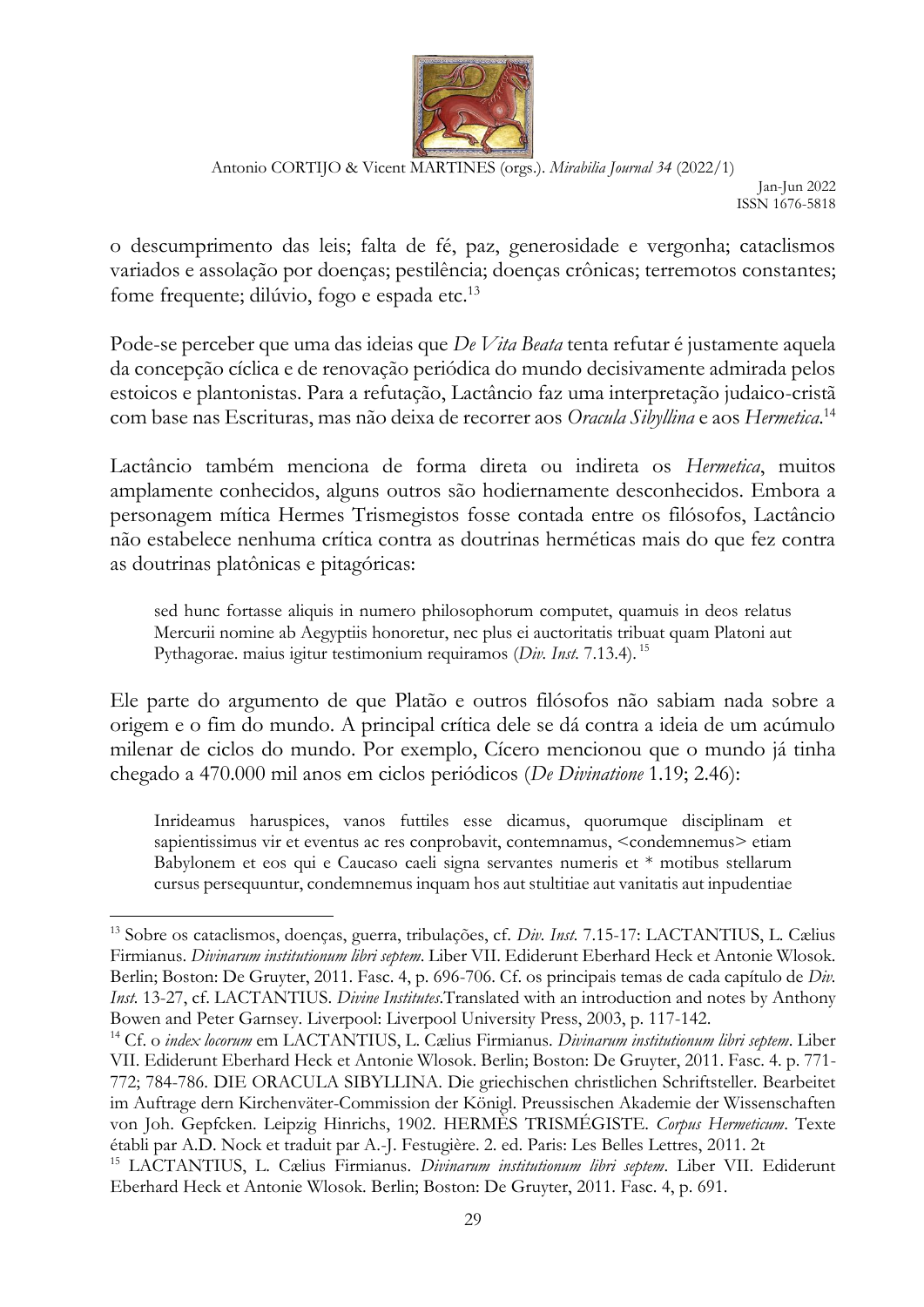

Jan-Jun 2022 ISSN 1676-5818

qui quadringenta septuaginta milia annorum ut ipsi dicunt monumentis ccwiprehensa continent, et mentiri iudicemus nec saeculorum reliquorum iudicium quod de ipsis futurum sit pertimescere (*De Divinatione* 1.19).<sup>16</sup>

nam quod aiunt quadringentaseptuaginta milia annorum in periclitandis experiundisque pueris quicumque essent nati Babylonios posuisse, fallunt; si enim esset factitatum, non esset desitum; neminem autem habemus auctorem, qui id aut fieri dicat aut factum sciat (*De Divinatione* 2.46). <sup>17</sup>

Segundo Lactâncio, os filósofos seguiam ideias de origem caldaica e que eles se achavam livres para mentir: <sup>18</sup>

Plato et multi alii philosophorum cum ignorarent originem rerum supremumque illud tempus quo mundus esset effectus, multa milia saeculorum fluxisse dixerunt, ex quo hic pulcherrimus mundi extiterit ornatus, secuti fortasse Chaldaeos, qui, ut Cicero tradit in libro de diuinatione primo, quadringenta septuaginta milia annorum monumentis comprehensa se habere delirant; in quo se quia posse argui non putabant, liberum sibi crediderunt esse mentiri (*Div. Inst.* 7.14.4.)*.* 19

Ele acreditava que, em sua época, ainda se vivia o sexto milênio de forma incompleta. O apologeta cristão se fundamenta na teoria de que o sexto milênio ainda não se completou e, por isso, dever-se-ia esperar o *dies sabbati*, o Grande *Šabāṯ* milenar. <sup>20</sup> Em outras palavras, quando se der mil anos, aí virá o Dia de Deus. Só então a paz reinará e se poderá descansar de toda a sua obra e criação. Lactâncio (7.14.9) está aludindo, em latim, ao Salmo 90.4: "כִּי אֶלֶף שַׁנִים בְּעֵינֵיךְ כִּיוֹם אֶתְמֹוֹל ".

hic est autem dies sabbati, qui lingua Hebraeorum a numero nomen accepit, unde septenarius numerus legitimus ac plenus est. nam et dies septem sunt quibus per uicem reuolutis orbes conficiuntur annorum et septem stellae quae non occidunt et septem sidera quae uocantur errantia, quorum dispares cursus et inaequabiles motus rerum ac temporum uarietates efficere creduntur. ergo quoniam sex diebus cuncta dei opera perfecta sunt, per saecula sex id est annorum sex milia manere in hoc statu mundum necesse est. dies enim magnus dei mille annorum circulo terminatur, sicut indicat

<sup>16</sup> CICERO. *Scripta quæ manserunt omnia: De divinatione. De fato. Timæus.* Otto Plasberg (ed.) *et al*. Stuttgart: B. G. Teubner Verlagsgeeellechaft mbH, 1965. Fasc 46, p. 19.

<sup>17</sup> CICERO. *Scripta quæ manserunt omnia: De divinatione. De fato. Timæus*, *op. cit*., p. 105.

<sup>18</sup> LACTANTIUS, L. Cælius Firmianus. *Divinarum institutionum libri septem*. Liber VII. Ediderunt Eberhard Heck et Antonie Wlosok. Berlin; Boston: De Gruyter, 2011. Fasc. 4, p. 694.

<sup>19</sup> LACTANTIUS, L. Cælius Firmianus. *Divinarum institutionum libri septem*. Liber VII, *op. cit*., p. 696.

<sup>20</sup> *Div. Inst.* 7.14.9: LACTANTIUS, L. Cælius Firmianus. *Divinarum institutionum libri septem*, *op. cit*., p. 695.

<sup>21</sup> *BIBLIA Hebraica Stuttgartensia*. Ediderunt K. Elliger et W. Rudolph. 5 ed. Editio Funditus Renovata. Stuttgart: Deutsche Bibelgesellschaft, 1997, p. 1173.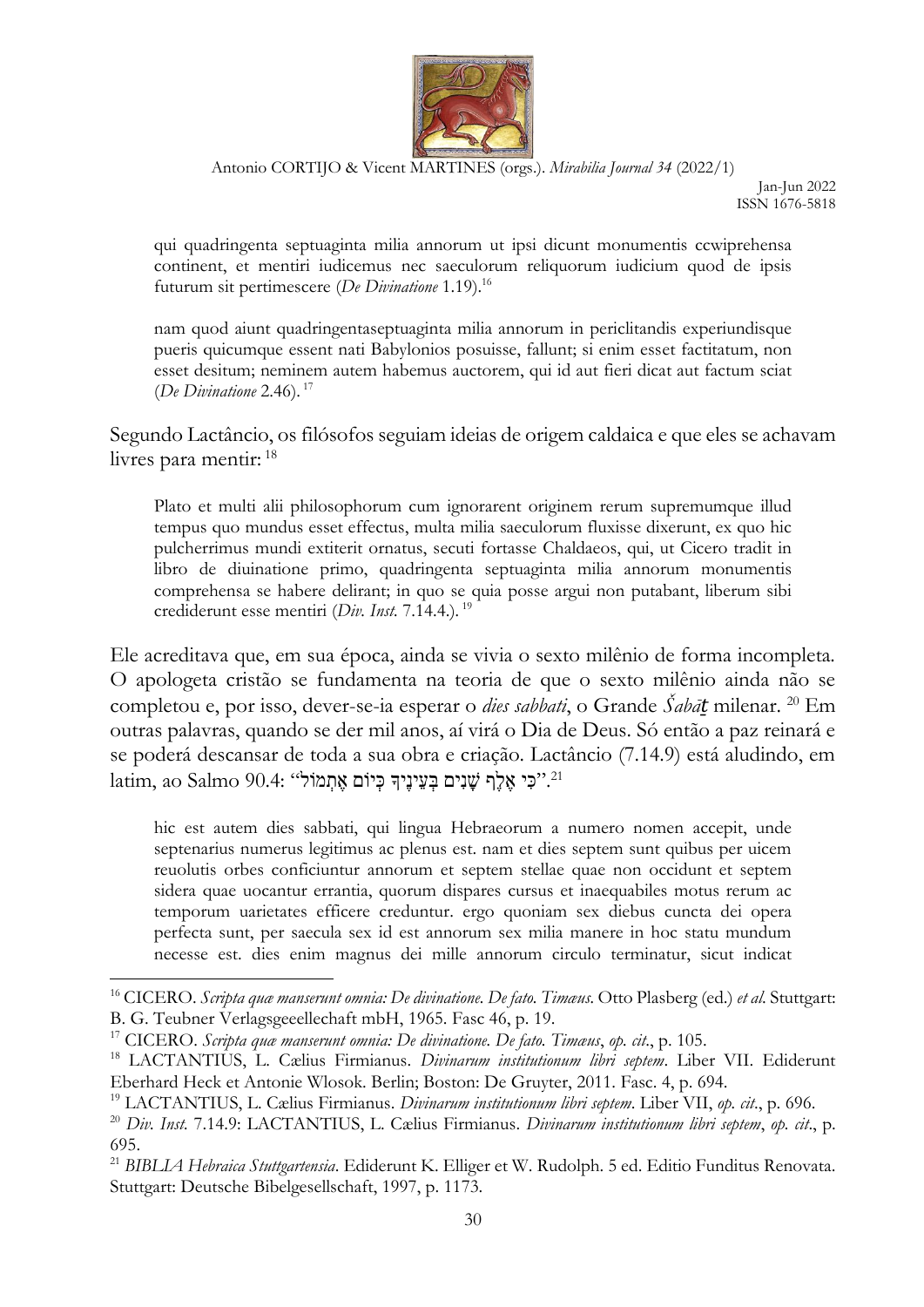

Jan-Jun 2022 ISSN 1676-5818

propheta, qui dicit: 'ante óculos tuos, domine, mille anni tamquam dies unus'. (*Div. Inst. 7.14.8-9*). 22

Assim, ele admite que isso se dá a partir de uma visão ampliada acerca das coisas pequenas. Segundo ele, a humanidade não foi definitivamente criada em toda a sua perfeição no sexto dia (sexto milênio). Esse processo de criação está sendo obrado por Deus até o final do sexto milênio para que o homem perfeito possa dominar sobre o mundo e que o descanso possa ser efetivado (*Div. Inst.* 7.14.13-15)<sup>23</sup>:

eodem modo etiam figuratio terreni hominis caelestis populi praeferebat in posterum fictionem. nam sicut perfectis omnibus quae in usum hominis molitus est deus ipsum hominem sexto die ultimum fecit eumque induxit in hunc mundum tamquam in domum iam diligenter instructam, ita nunc sexto die magno uerus homo uerbo dei fingitur, id est sanctus populus doctrina et praeceptis dei ad iustitiam figuratur. et sicut tunc mortalis atque imperfectus e terra fictus est, ut mille annis in hoc mundo uiueret, ita nunc ex hoc terrestri saeculo perfectus homo fingitur, ut uiuificatus a deo in hoc eodem mundo per annos mille dominetur. quomodo autem consummatio futura sit et qualis exitus humanis rebus impendeat, si quis diuinas litteras fuerit scrutatus, inueniet.

Não obstante, Lactâncio, em *Div. Inst.* 7.14.8,<sup>24</sup> usa de uma pseudoetimologia ou paretimologia<sup>25</sup>, a saber: "*hic est autem dies sabbati, qui lingua Hebraeorum a numero nomen accepit*, *unde septenarius numerus legitimus ac plenus est*". Para o apologeta cristão, os ciclos anuais se completam em revolução cíclica de sete dias. Em todo caso, sabe-se que a palavra שַׁבָּת [šabāt] tem relação mais estritamente com o verbo שַׁבָּת [šābat], ou seja, descansar, parar. Deve-se salientar que essas palavras não se relacionam etimologicamente com a raiz do numeral עָבָע [šéba'], isto é, sete.<sup>26</sup> Lactâncio se baseia em dados controversos e sem qualquer univocidade para fundamentar seu argumento.<sup>27</sup>

<sup>22</sup> LACTANTIUS, L. Cælius Firmianus. *Divinarum institutionum libri septem*. Liber VII. Ediderunt Eberhard Heck et Antonie Wlosok. Berlin; Boston: De Gruyter, 2011. Fasc. 4, p. 695.

<sup>23</sup> LACTANTIUS, L. Cælius Firmianus. *Divinarum institutionum libri septem*. Liber VII, *op. cit.*, p. 696.

<sup>24</sup> LACTANTIUS, L. Cælius Firmianus. *Divinarum institutionum libri septem*, *op. cit.*, p. 695.

<sup>25</sup> Sobre paretimologia, cf. ROSSETTI, Livio. *Introdução à Filosofia Antiga: premissas filológicas e outras "ferramentas de trabalho"*. São Paulo: Paulus, 2006, p. 387.

<sup>&</sup>lt;sup>26</sup> A palavra *עֲבָּ*ת (o mesmo ocorre no grego com *σάββατον*) se refere ao dia do descanso ou pode corresponder à semana inteira. Cf. KIRST, Nelson; *et al. Dicionário Hebraico-Português e Aramaico-Português*. São Leopoldo: Sinodal; Petrópolis: Vozes, 1988, p. 243, 244. LAMBDIN, Thomas O. *Gramática do Hebraico Bíblico*. São Paulo: Paulus, 2003, p. 381. RUSCONI, Carlo. *Dicionário do Grego do Novo Testamento*. São Paulo: Paulus, 2003, p. 411; MORWOOD, James; TAYLOR, John (eds.). *Pocket Oxford Classical Greek Dictionary*. Great-Bretain: Oxford University Press, 2002, p. 288.

<sup>&</sup>lt;sup>27</sup> Cf. LACTANTIUS. *Divine Institutes*. Translated with an introduction and notes by Anthony Bowen and Peter Garnsey. Liverpool: Liverpool University Press, 2003, p. 420, nota 57.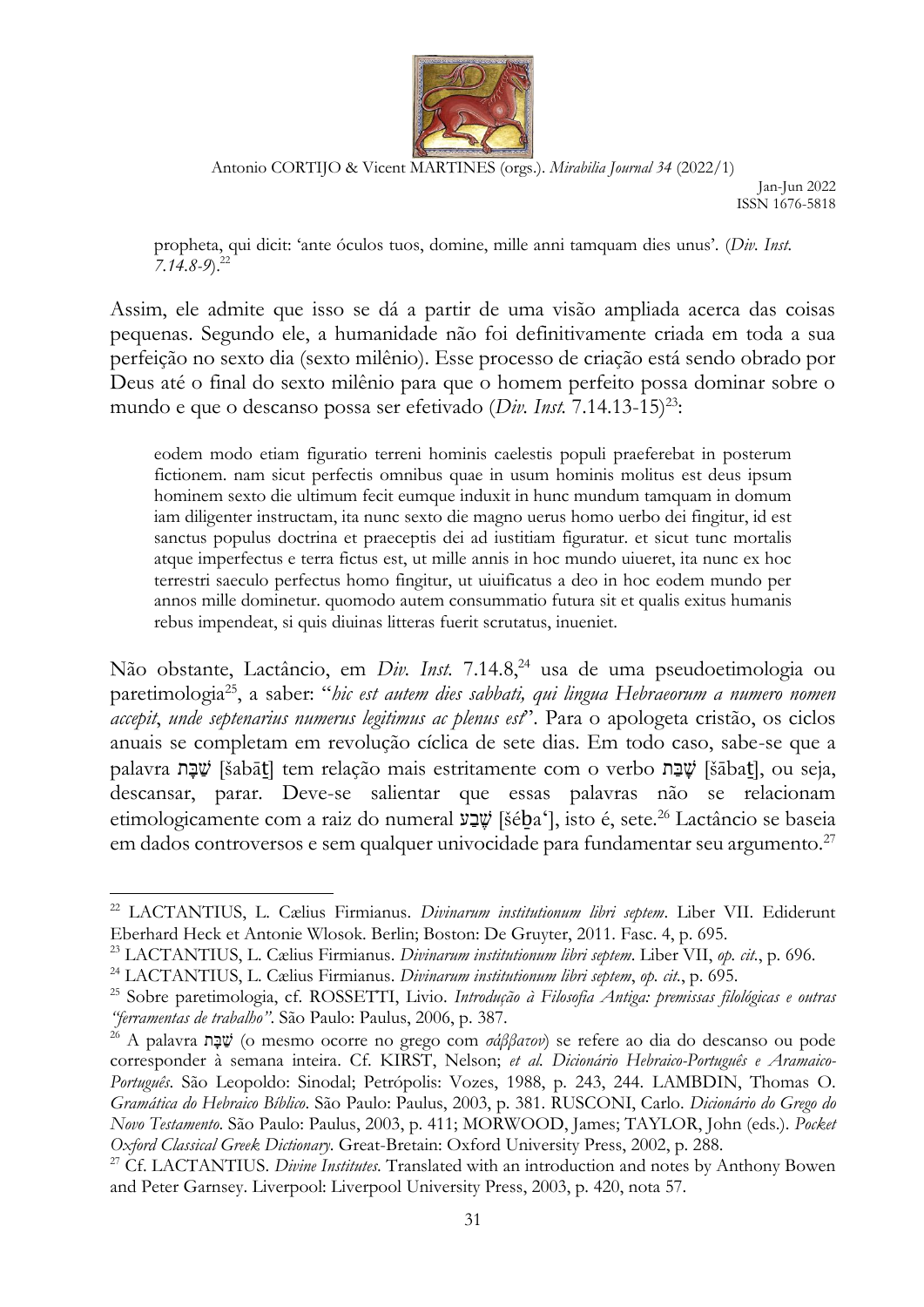

Jan-Jun 2022 ISSN 1676-5818

Ao contrário do que se possa entender, o apologeta não pretendia defender nenhuma ideia sobre a apocatástase cósmica, conflagração universal e renovação advinda do estoicismo (*Div. Inst.* 7. 20.7-8).<sup>28</sup> Em um contexto sobre a ressurreição, Lactâncio menciona o filósofo estoico Crisipo (*Div. Inst.* 7.23.3-4): "τούτου δὲ οὕτως ἔχοντος δῆλον, ὡς οὐδὲν ἀδύνατον ϰαὶ ἡμᾶς μετὰ τὸ τελευτῆσαι πάλιν περιόδῷ τινὶ χρόνου εἰς τοῦτο <ἐν> ᾧ νῦν ἐσμεν ἀποϰαταστῆναι σχῆμα".<sup>29</sup> Não se sabe até que ponto Lactâncio estava ciente de que o filósofo estoico, em seus livros sobre a providência, estava tratando do tema da renovação do mundo (*de innouatione mundi*).

Em todo caso, Lactâncio não explica por que essa doutrina da renovação do mundo seria melhor para sustentar a doutrina da ressurreição e acaba recorrendo aos *Oracula Sibyllina* (*Div. Inst.* 7.23.4): δύπιστον γὰρ ἅπαν μερόπων γένος. ἀλλ' ὅταν ἤδη/ ϰόσμου ϰaὶ ϑνητῶν ἔλϑῃ ϰρίσις, ἣν ϑεὸς αὐτός/ ποιήοει ϰρίνων ἀσεϐείς ϑ' ἅμα εὐσε*ϐ*έας τε·/ καί τότε δυσσεβέας μεν ύπο ζόφον έν πυρί πέμψει...<sup>30</sup>

Percebe-se que Lactâncio pode descontextualizar o sentido do texto. Igualmente, o simples fato de Lactâncio ter mencionado o *Λόγος Τέλειος* não garante que o texto tenha o mesmo significado dos argumentos do apologeta cristão.

# **II. Análise do Λόγος Τέλειος em comparação com o Asclepius Latinus 26a e o**  ⲗⲟⲅⲟⲥ ⲧⲉⲗⲉⲓⲟⲥ **copta**

Ao cotejar os textos do *Λόγος Τέλειος* em grego, com a tradução latina do *Ascl.* 26a e a ⲗⲟⲅⲟⲥ ⲧⲉⲗⲉⲓⲟⲥ copta do *NH* VI.8 (73.23-36), pode-se constatar o tipo de intervenção no texto. O texto reproduzido por essas três obras pode apresentar finalidades diferentes de uso com interpretações diferentes.

<sup>28</sup> LACTANTIUS, L. Cælius Firmianus. *Divinarum institutionum libri septem*. Liber VII. Ediderunt Eberhard Heck et Antonie Wlosok. Berlin; Boston: De Gruyter, 2011. Fasc. 4, p. 712.

<sup>29</sup> LACTANTIUS, L. Cælius Firmianus. *Divinarum institutionum libri septem*. Liber VII, *op. cit.*, p. 720; LACTANTIUS. *Divine Institutes*, *op. cit.*, p. 420, nota 57.

<sup>29</sup> LACTANTIUS, L. Cælius Firmianus. *Divinarum institutionum libri septem*. Liber VII, *op. cit.*, p. 434; *Stoic. Vet. Fr.* II. fr. 623: STOICORVM VETERVM FRAGMENTA: Zeno et Zenonis Discipuli. Collegit Ioannes Ab Arnim. Stuttgart: B. G. Tenbner Verlagsgesellschaft mbH, 1964. v. 2, p. 189.

<sup>30</sup> LACTANTIUS, L. Cælius Firmianus. *Divinarum institutionum libri septem*. Liber VII, *op. cit.*, p. 720; *Orac. Sib.* 4.40-43: Die DIE ORACULA SIBYLLINA. Die griechischen christlichen Schriftsteller. Bearbeitet im Auftrage dern Kirchenväter-Commission der Königl. Preussischen Akademie der Wissenschaften von Joh. Gepfcken. Leipzig Hinrichs, 1902, p. 93.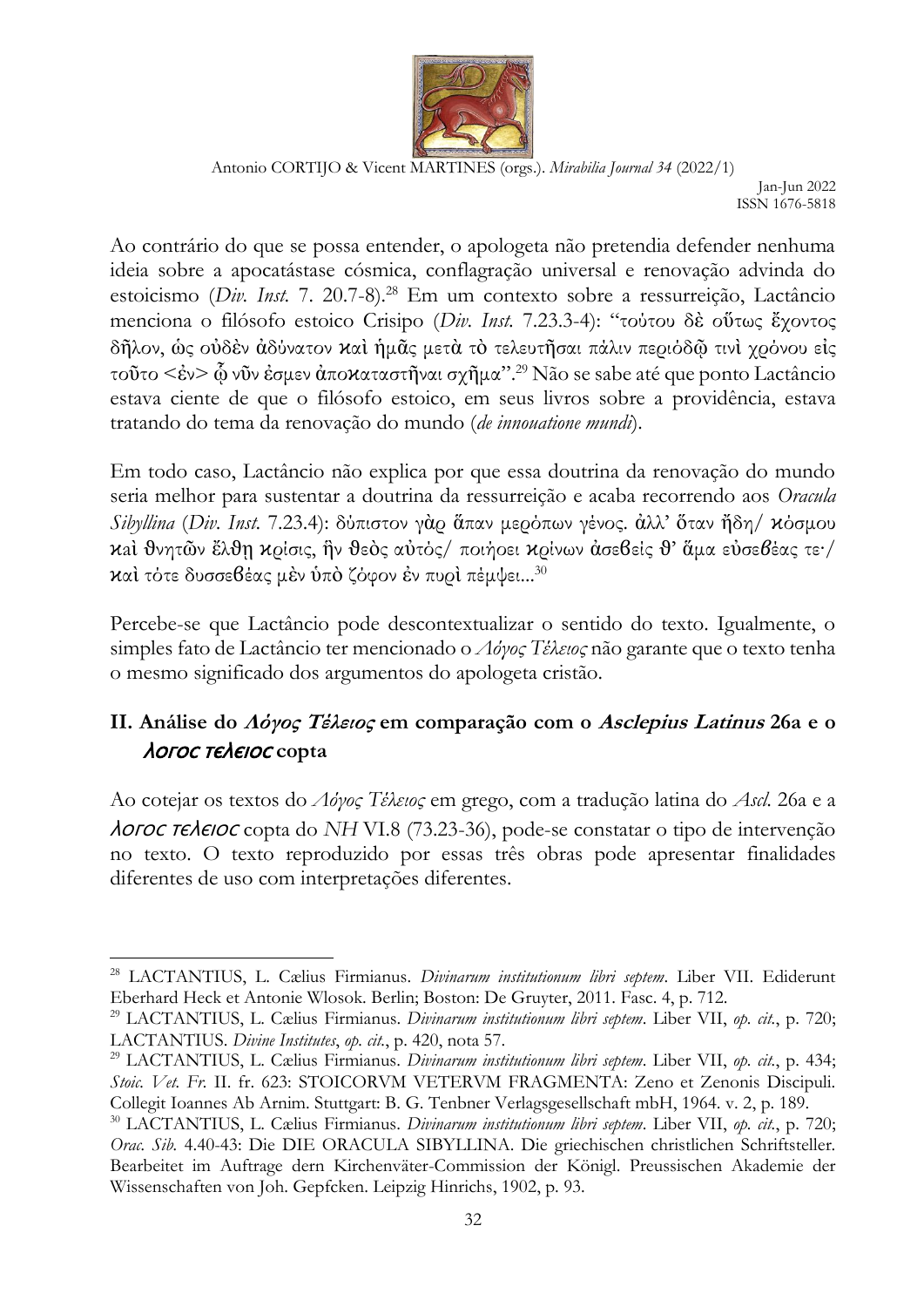

Jan-Jun 2022 ISSN 1676-5818

...ἐπὰν δὴ ταῦτα γένηται, ὦ Ἀσϰληπιέ, τότε ὁ ϰύριος ϰαὶ πατὴρ ϰαὶ ϑεὸς ϰαὶ τοῦ πρώτου ϰαὶ ἑνὸς ϑεοῦ δημιουργός ἐπιϐλέψας τοῖς γενομένοις ϰαὶ τὴν ἑαυτοῦ βούλησιν τοῦτ' ἔστιν τὸ ἀγαϑὸν ἀντερείσας τῇ ἀταξίᾳ ϰαὶ ἀναϰαλεσάμενος τὴν πλάνην ϰαὶ τὴν ϰαϰίαν ἐϰϰαϑάρας, πὴ μὲν ὕδατι πολλῷ ϰαταϰλύσας, πὴ δὲ πυρὶ ὀξυτάτῳ διαϰαύσας, ἐνίοτε δὲ πολέμοις καὶ λοιμοῖς ἐκπαίσας ἤγαγεν ἐπὶ τὸ ἀργαῖον καὶ ἀποκατέστησεν τὸν ἑαυτοῦ ϰόσμον (Lactant., *Div. Inst.* 7. 18. 4-5).<sup>31</sup>

cum hæc cuncta contigerint, ο Asclepi, tune ille dominus et pater, deus primipotens et unius gubernator dei, intuens in mexres factaque uoluntaria, uoluntate sua, quæ est dei benignitas, uitiis resistens et corruptelae omnium, errorem reuoeans, malignitatem omnem uel inluuione diluens uel igne consumens uel morbis pestilentibus iisque per diuersa loca dispersis finiens ad antiquam faciem mundum reuocabit... (*Ascl.* 26a).<sup>32</sup>

ⲉⲣⲉϣⲁⲛⲁⲓ̈ⲇⲉ ϣⲱⲡⲉ ⲱ̅ⲁⲥⲕⲗⲏⲡⲓⲉ ⲧⲟⲧⲉ ⲡϫⲟⲉⲓⲥ ⲡⲉⲓⲱⲧ ⲁⲩⲱ ⲡⲛⲟⲩⲧⲉ ⲙ̄ⲡϣⲟⲣ̄ⲡ ⲟⲩⲁⲁϥ· πΝΟΥΤΕ ΠΔΗΜΙΟΥΡΓΟΣ ΕΔΥΘϢΤ ΕΣΝ ΝΕΡΟΦΠΕ ΑΥΦ ΠΕΙΦΟΣΝΕ ΕΤΕ ΠΑΓΑΘΟΝ ΠΕ <u>λαςλελοια</u> ερλτά εχνί ταταλία· λάαι Ντηλανή Μήλαν· λόω τκλοία λάσωχε Μπος· *S***ENCOΠ** ΜΕΝ ΔΥΟΜΕΣ 2Ν ΟΥΝΟΒ ΗΜΟΟΥ· ΖΕΝΚΕΣΟΠ ΔΕ ΔΥΡΟΚΆΣ 2Ν ΖΕΝΠΟΛΕΜΟΣ ΜΝ ϩⲉⲛⲗⲟⲓⲙⲟⲥ· ϣⲁⲛⲧϥ̅ⲉⲓⲛⲉ... [aqui há lacuna de linha e algumas palavras no texto copta]. NH VI.8 (73.23-36).<sup>33</sup>

<sup>31</sup> LACTANTIUS, L. Cælius Firmianus. *Divinarum institutionum libri septem*. Liber VII. Ediderunt Eberhard Heck et Antonie Wlosok. Berlin; Boston: De Gruyter, 2011. Fasc. 4, p. 706-707. HERMÈS TRISMÉGISTE. *Corpus Hermeticum*. Texte établi par A.D. Nock et traduit par A.-J. Festugière. 2. ed. Paris: Les Belles Lettres, 2011. t. 2, p. 330-331; *HERMETICA: the ancient Greek and Latin writings which contain religious or philosophical teachings ascribed to Hermes Trismegistus*. Introductions, texts and translation edited and translation by Walter Scott. Boston: Shambala Publications, 1985. v. 1, p. 344-347.

<sup>32</sup> HERMÈS TRISMÉGISTE. *Corpus Hermeticum*, *op. cit.*, t. 2, p. 330-331; *HERMETICA: the ancient Greek and Latin writings which contain religious or philosophical teachings ascribed to Hermes Trismegistus*. Introductions, texts and translation edited and translation by Walter Scott. Boston: Shambala Publications, 1985, p. 344-347. O *Ascl.* 26a acrescenta no final do texto *ut et mundus ipse adorandus uideatur atque mirandus et tanti operis effector et restitutor deus ab hominibus...*, que não incide no texto copta e grego.

<sup>&</sup>lt;sup>33</sup> NAG HAMMADI codices V, 2-5 and VI. Volume Editor Douglas M. Parrot. Leiden: E.J. Brill, 1978. v. 11, p. 430-433; HERMÈS TRISMÉGISTE. *Paralipomènes grec, copte, arménie*: Codex VI Nag Hammadi, Codex Clarkianus 11 Oxoniensis, Définitions Hermétiques, divers. Textes étdités et traduit par Jean-Pierre Mahé. Paris: Les Belles Lettres, 2019. t. 5, p. 172-173; MAHÉ, Jean-Pierre. *Hermès en haute-Egypte*: Le Fragment du Discours parfait et les Définitions Hermetiques Arméniennes. Québec: Presses de l'Université Laval, 1982. t. 2, p. 184-185.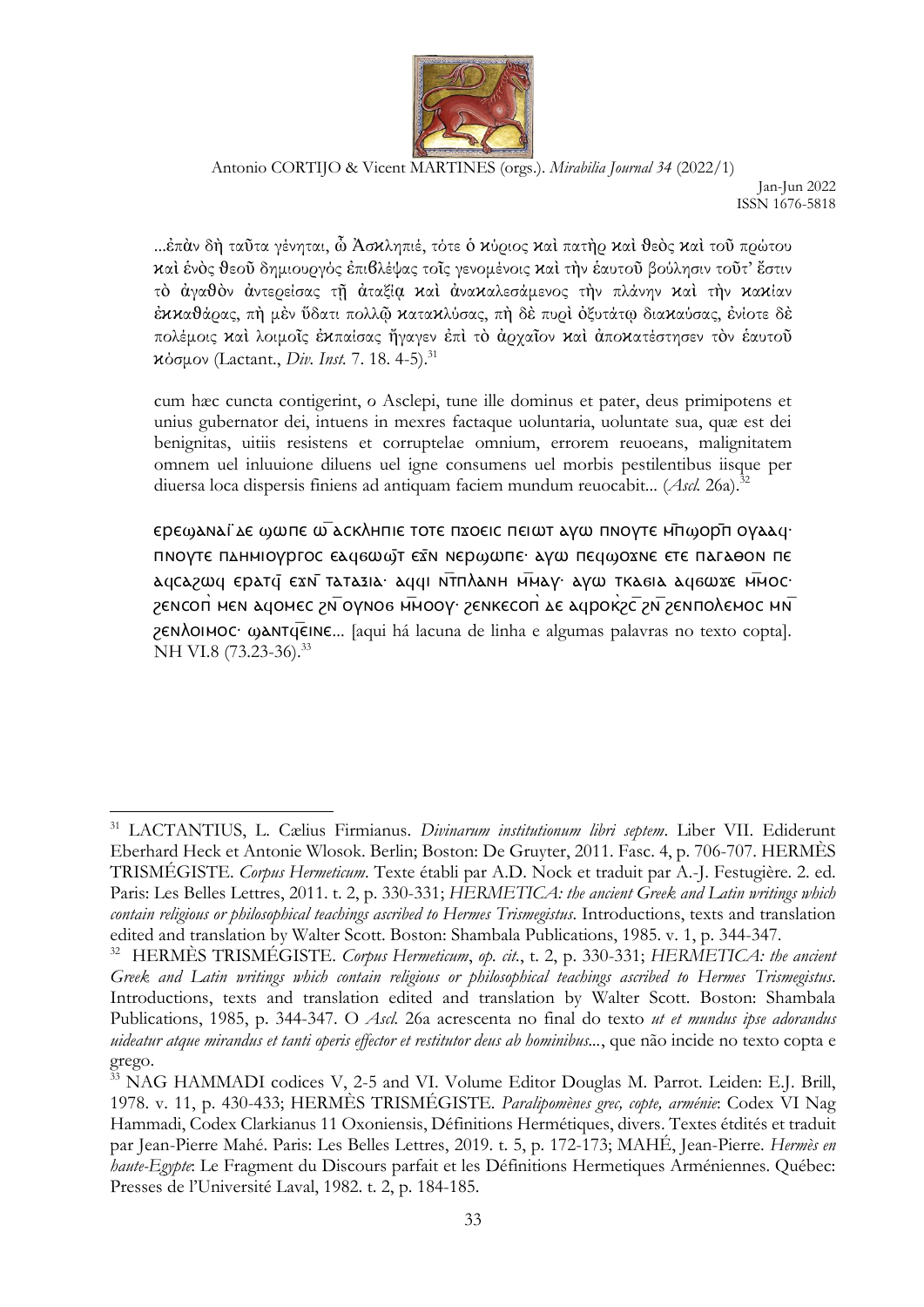

Jan-Jun 2022 ISSN 1676-5818

### **II.1. Análise do texto latino em comparação com o texto grego**

O texto latino do *Ascl.* 26a, *primipotens* é um *hapax legomenon*, <sup>34</sup> e verte τοῦ πρώτου; *inluuione* serve de tradução para ὕδατι πολλῷ. Outrossim, tradutor, sem traduzir πολέμοις, procurou desenvolver o sentido de λοιμοῖς (*pestilentibus iisque per diuersa loca dispersis*). Quanto ao tempo verbal, o tradutor não seguiu o texto grego. Deve-se salientar que, em várias passagens do *Asclepius*, a versão latina não apresenta correspondência com o texto-fonte.

Assim, o tempo aoristo do texto grego se transforma em um presente ou futuro no texto de *Ascl.* 26a: a) ἐπιϐλέψας por *intuens*; b) ἀντερείσας por *resistens*; ϰαταϰλύσας por *diluens*; c) διαϰαύσας por *consumens*; d) ἤγαγεν por *finiens*; ἀποϰατέστησεν por *reuocabit*.

A ideia da mudança de uma narrativa temporal histórica ou do passado para um futuro está baseada em *vaticinium ex eventu* sobre o Egito. O texto grego descreve uma ênfase profética ao estilo religioso do Egito: a tristeza pela destruição vindoura. <sup>35</sup> O tradutor do *Ascl*. enfatiza sua esperança na reabilitação do mundo, à idade primordial, pela vontade divina (*ad antiquam faciem mundum revocabit*), mas isso não é mencionado no texto grego. Por fim, ademais, as ênfases são dadas por adjetivos como *omnium* e *omnem*. 36

#### **II.2. Análise do texto copta em comparação com o texto grego e latino**

**a)** Isso não se dá da mesma forma com o *Λόγος Τέλειος* copta do *NH* VI.8 (73.23-36): Deve-se observar que **ερεωλ.Νλί... ωωπε** [*ereša.nai... šōpe*] – sempre que estas coisas ocorreram – expressa uma condição temporal relacionada ao passado. Nesse caso específico, ⲉⲣⲉϣⲁ(ⲛ)- [*ereša(n)*] é um padrão de estado *prenominal* de conjugação não durativa. Seu caráter generalista pode indicar uma ação que não ocorre uma única vez por decorrência do passado. Nai [*nai*] é um pronome demonstrativo no plural.<sup>37</sup>

<sup>34</sup> DELATTE, L.; GOVAERTS, S.; DENOOZ, J. *Index du Corpus Hermeticum*. Roma: Edizioni dell'Ateneo e Bizzari, 1977, p. 321.

<sup>35</sup> DERCHAIN, Philippe. "L'authenticité de l'inspiration égyptienne dans le *Corpus Hermeticum*". *In*: *Revue de l'Histoire des Religions*, Paris, t. 161 n. 2 (1962), p. 175-198.

<sup>36</sup> ROCHETTE, Bruno. "Un cas peu connu de traduction du grec en latin: *l'Asclepius* du Corpus Hermeticum". *In*: *Cahiers du Centre Gustave Glotz*, 14 (2003), p. 84-85. 175-198. Cf. o comentário em português em LIRA, D. P.; VIANA, L. M. Q. "Os fragmentos herméticos gregos do *ΛΟΓΟΣ ΤΕΛΕΙΟΣ*: tradução e análise comparativa com a versão latina do *Asclepius* 8, 19, 26, 27, 28, 29, 39". *In*: *TRANSLATIO*, v. 21 (2021), p. 163-164.

<sup>&</sup>lt;sup>37</sup> LAYTON, Bentley. *A Coptic Grammar*: With Chrestomathy and Glossary – Sahidic Dialect. 3. ed. Wiesbaden: Harrassowitz Verlag, 2011, p. 35-36, 272-273.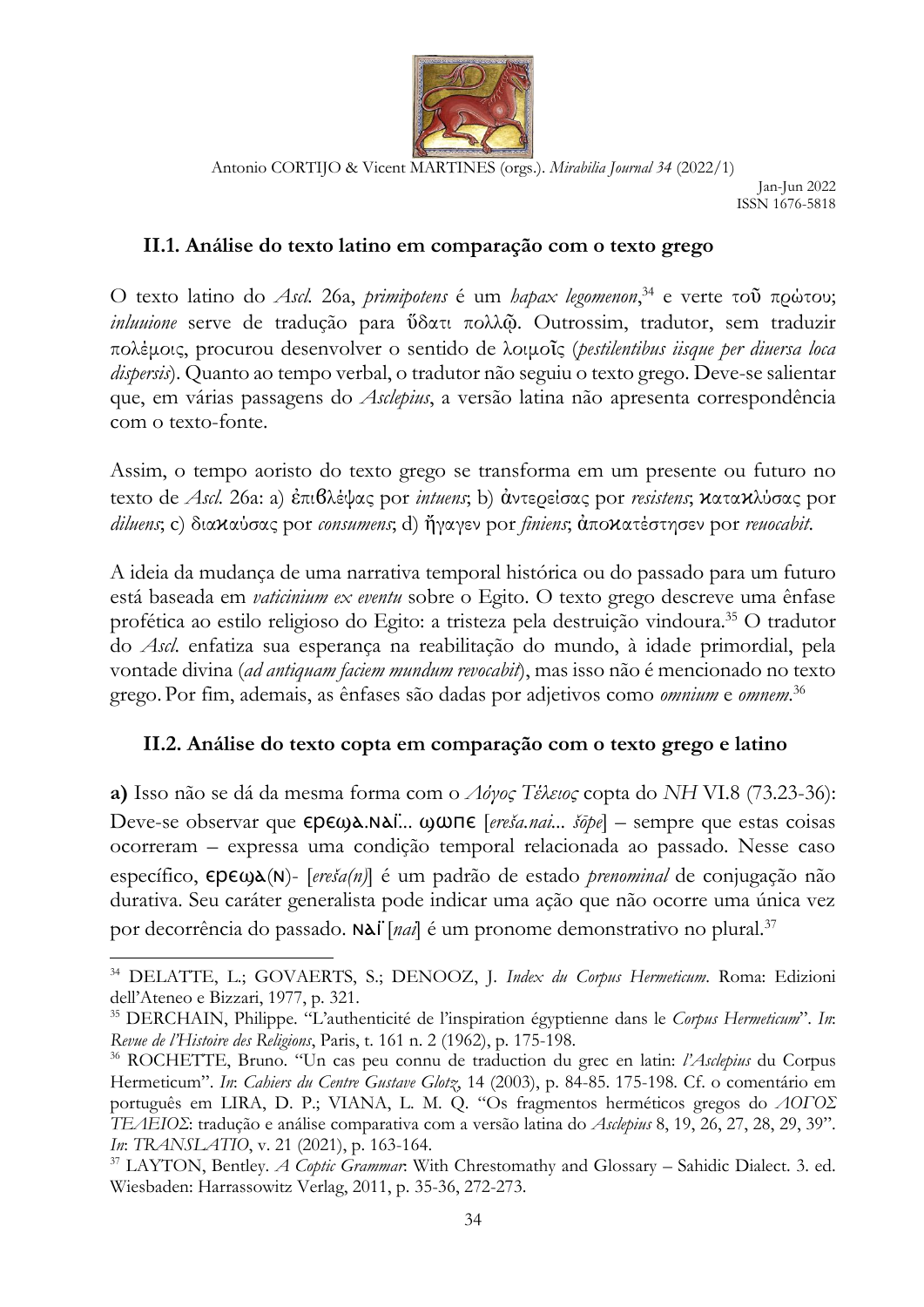

Jan-Jun 2022 ISSN 1676-5818

Tomando-se, por exemplo, o emprego da conjunção ἐπάν em comparação com o morfe ⲉⲣⲉϣⲁ(ⲛ)- [*ereša(n)*], pode-se notar que a conjunção grega pode ter vários sentidos temporais: *quando*, *desde que*, *depois que*, *logo que*. Em todo caso, também, as conjunções ἐπάν e ὅταν são usadas para expressar tempos indefinidos, simultâneos ou não, com certo grau de incerteza ou com ações repetitivas.

Nesse caso, o sentido de ἐπάν é *sempre que*, *todas as vezes que*, podendo ter um aspecto temporal presente ou futuro, ou mesmo passado, acompanhada do modo subjuntivo ou optativo, e do tempo aoristo ou presente. <sup>38</sup> O morfe ⲉⲣⲉϣⲁ(ⲛ)- [*ereša(n)*] traduz perfeitamente o uso de ἐπάν. Assim, pode-se traduzir ἐπὰν δὴ ταῦτα γένηται como *quando essas coisas vierem a ser*, *sempre que essas acontecem*, *sempre que essas aconteceram*.

**b)** A forma ε.λ. q. 6 ω ω <sup>T</sup> [*eafk<sup>y</sup>ōš<sup>k</sup>]* – quando viu – é empregada em oração adverbial circunstancial. Ela expande uma outra oração descritivamente, explicando circunstância sobre o que é dito. Isso pode ocorrer antes ou depois da cláusula modificada. O ⲉ- [*e*] é justamente um morfe conversor que tem função descrita acima de circunstancial adverbial. O ⲁ- [*a*] é um padrão de estado *prenominal* que indica justamente o tempo passado afirmativo. O -ϥ- [*f*] é uma morfe pessoal, que faz parte dos alomorfes intermediários pessoais ou infixo intermediário pessoal. O -ϥ- [*f*] corresponde à terceira pessoa do singular.<sup>39</sup>

**c)** O relativo ⲛ.ⲉⲣ.ϣⲱⲡⲉ [*neršōpe*] – o que aconteceu ou as coisas que aconteceram – apresenta um aspecto temporal do passado afirmativo. O artigo ⲛ- [*n*] está no plural. O morfe ⲉⲣ- expressa uma função relativa *resumptiva* afirmativa no tempo passado. <sup>40</sup>

**d)** O emprego do passado (tempo perfeito): fixou (ⲁ.ϥ.ⲥⲁϩⲱϥ [*afsahōf*]), afastou (ⲁ.ϥ.ϥⲓ [affi]), cortou (**λ**. **q**. 6ωχε [afk<sup>y</sup>oče]), enlameou (λ. **q**. ΟΜΕΣ [afomes]), queimou (λ. **q. poκς**Σ [afsrokh<sup>e</sup>s]). Todos esses verbos estão no tempo passado não durativo (ou perfeito)

<sup>38</sup> RAGON, E. *Gramática grega*. Inteiramente reformulada por A. Dain, J.-A. de Foucault, P. Poulain. São Paulo: Odysseus, 2012, p. 242-243; BLASS, Friedrich; DEBRUNNER, Albert; FUNK, Robert Walter. *A Greek grammar of the New Testament and other early Christian literature*. 20. print. ed. 1961.Chicago; London: The University of Chicago Press, 2009, p. 237-238; FREIRE, Antônio, S. J. *Gramática Grega.* São Paulo: Martins Fontes, 2001, p. 235-236; FOBES, Francis H. *Philosophical Greek*: An Introduction. Chicago: The University of Chicago Press, 1959, p. 254.

<sup>39</sup> LAYTON, Bentley. *A Coptic Grammar*: With Chrestomathy and Glossary – Sahidic Dialect. Wiesbaden: Harrassowitz Verlag, 2011, p. 66-68; 338; 259-260, 466.

<sup>40</sup> LAYTON, Bentley. *A Coptic Grammar*, *op. cit.*, p. 37-43, 328-329.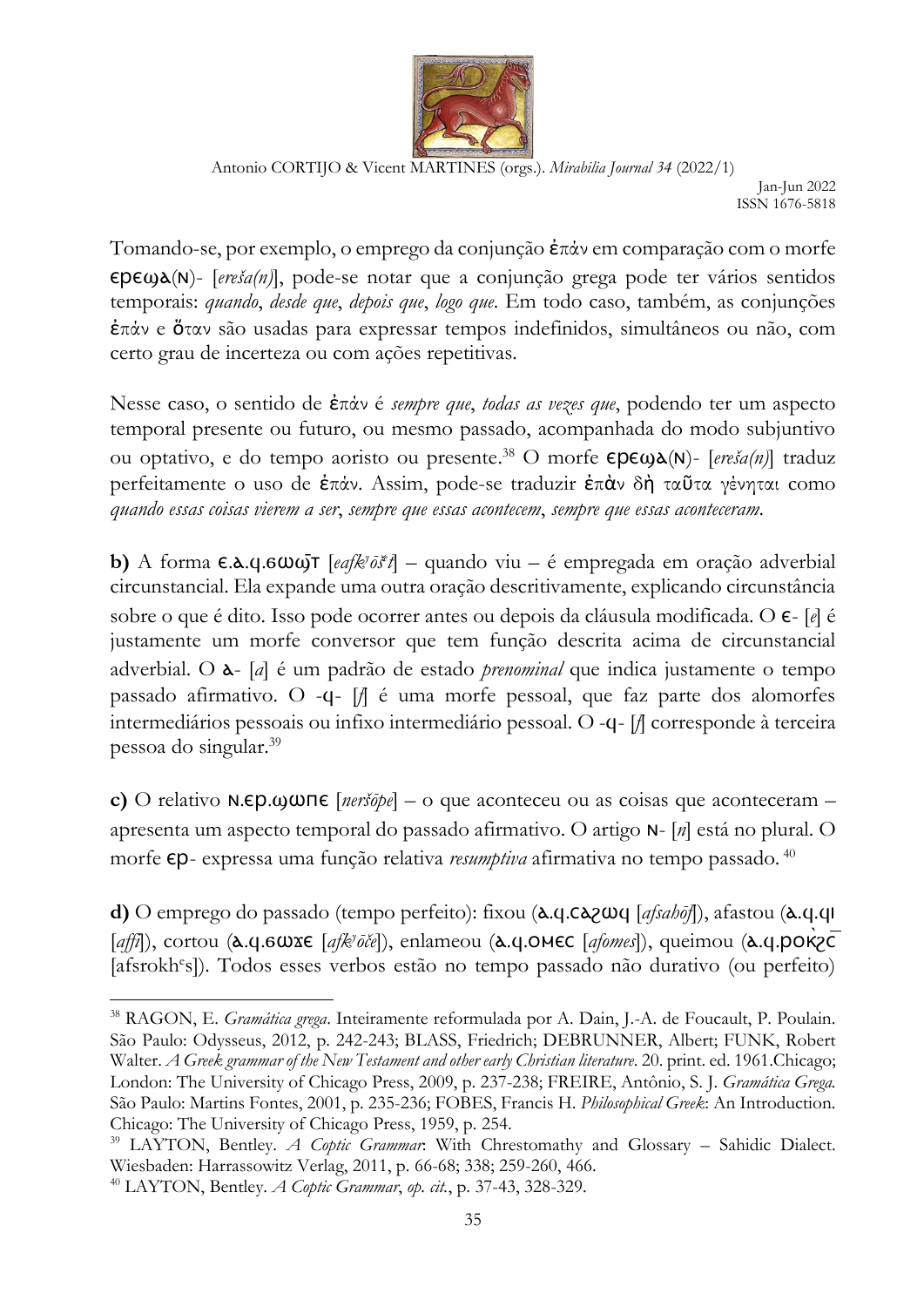

Jan-Jun 2022 ISSN 1676-5818

afirmativo. O ⲁ- [*a*] indica o tempo passado afirmativo (cf. supra). O -ϥ-[*f*] trata da terceira pessoa do singular (cf. supra).<sup>41</sup>

**e)** O limitativo ϣⲁⲛⲧ.ϥ̅.ⲉⲓⲛⲉ [*šant<sup>e</sup> feine*] – até que tal tempo trouxesse – indica uma oração subordinada temporal limitativa. O morfe ϣⲁⲛⲧ(ⲉ) [*šant(e)*] expressa o evento limite até que o principal não mais continuasse, que não continue ou que não venha a continuar. O -q- [<sup>e</sup>/] indica a terceira pessoa do singular (cf. supra)<sup>42</sup>

**g)** Os vocábulos greco-coptas: de 47 palavras incidentes no texto do *fragmentum* hermético em copta, 13 são gregas. Isso corresponde a quase um quarto do texto. Isso ocorre praticamente com conjunções e partículas conjuntivas: ⲇⲉ, ⲧⲟⲧⲉ, ⲙⲉⲛ; com interjeição **ω**; substantivos e adjetivos: **λΟΚΛΗΠΙΕ, Π.ΔΗΜΙΟΥΡΓΟΣ, Π.ΔΓΑΘΟΝ, Τ.ΔΤΑΣΙΑ**, সτ.πλανΗ, τ.κασια, γεν.πολεμος e γεν.λοιμος.

**h)** Alguns substantivos e adjetivos são traduzidos para o copta. ⲡ.ϫⲟⲉⲓⲥ, ⲡ.ⲉⲓⲱⲧ e ΠΝΟΥΤΕ. A expressão *ρ* εΝ τοπ... *ρ* εΝ κετάστα significa literalmente em um tempo... em outro tempo. Ela corresponde a μέν ... δέ, por um lado... por outro lado. A expressão ZENKECOΠ pode vir acompanhado de Δε, o que denuncia justamente sua relação com a partícula conjuntiva δέ.<sup>43</sup> O primeiro Δε que ocorre aparece de forma posposta à primeira palavra do texto copta ⲉⲣⲉϣⲁⲛⲁⲓ̈ ⲇⲉ ϣⲱⲡⲉ… Ao invés de empregar a partícula δή como se configura no grego, o tradutor copta preferiu usar δέ, dando continuação ao texto anterior ao NH VI.8 (73.23-36).

A partícula adverbial δή expressa, amiúde, insistência, intensividade e tem um valor demonstrativo. Essa partícula, outrossim, pode indicar a retomada do fio da conversa, principalmente depois de uma digressão, o que pode ter sugerido o uso de δέ ao tradutor copta. <sup>44</sup> Mastudo isso só é possível se o copista copta não intercambiou o ⲏ pelo ⲉ, mas isso é ocasional.<sup>45</sup>

<sup>41</sup> LAYTON, Bentley. *A Coptic Grammar*, *op. cit.*, p. 66-68; 259-260, 466.

<sup>42</sup> LAYTON, Bentley. *A Coptic Grammar*, *op. cit.*, p. 66-68; 275-276.

<sup>&</sup>lt;sup>43</sup> LAYTON, Bentley. *A Coptic Grammar: With Chrestomathy and Glossary – Sahidic Dialect*. Wiesbaden: Harrassowitz Verlag, 2011, p. 50-51, 514, 518.

<sup>44</sup> RAGON, E. *Gramática grega*. Inteiramente reformulada por A. Dain, J.-A. de Foucault, P. Poulain. Tradução de Cecilia Bartalotti. São Paulo: Odysseus, 2012, p. 276; RUSCONI, Carlo. *Dicionário do Grego do Novo Testamento*. São Paulo: Paulus, 2003, p. 120-121.

<sup>45</sup> LAYTON, Bentley. *A Coptic Grammar*, *op. cit.*, p. 33.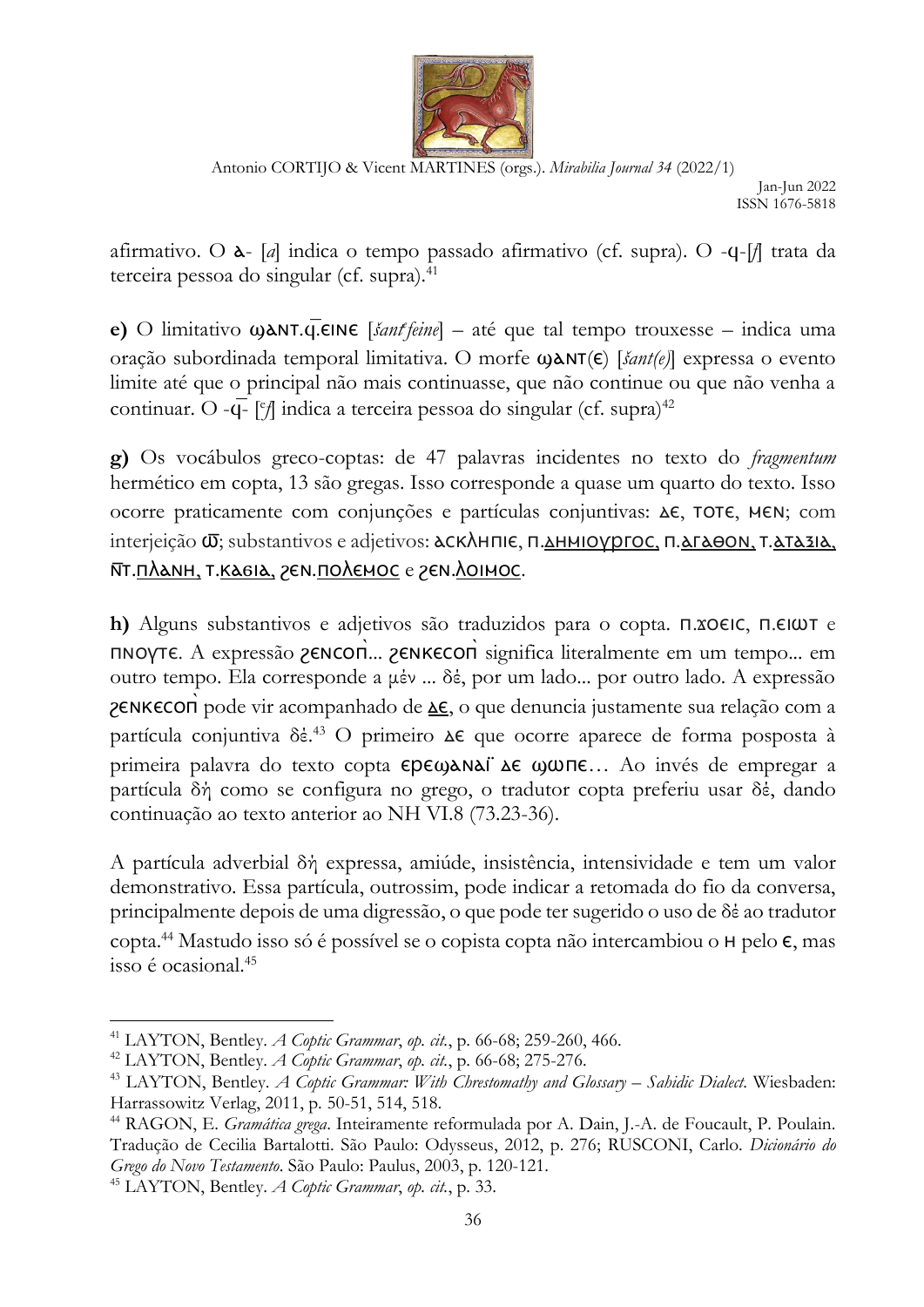

Antonio CORTIJO & Vicent MARTINES (orgs.). *Mirabilia Journal 34* (2022/1) Jan-Jun 2022 ISSN 1676-5818

i) O sintagma **ΟΥΝΟ6 ΗΜΟΟΥ** significa grande água, ou seja, inundação. Quanto ao passado ⲁ.ϥ.ⲣⲟⲕ̀ϩⲥ̅, o verbo ⲣⲟⲕϩ [rokh] – queimar-se – está no estado qualitativo de ⲣⲱⲕϩ [rōkh] – queimar e tem o mesmo sentido do verbo grego ϰαίω. A palavra ⲣⲟⲕϩ [rokh] também pode ser traduzido como incêndio.<sup>46</sup> No entanto, o morfe - $\bar{C}$ [<sup>e</sup>s] indica que se trata de um sufixo de terceira pessoa do singular menino,<sup>47</sup> referindo-se a **TKA6I** como objeto verbal ou da ação. Em todo caso, o texto copta verteu πὴ δὲ πυρὶ ὀξυτάτῳ διαϰαύσας, ἐνίοτε δὲ πολέμοις ϰαὶ λοιμοῖς ἐϰπαίσας (*Div. Inst.* 7. 18. 4-5) por ϩⲉⲛⲕⲉⲥⲟⲡ̀  $\Delta$ ε λαμροκες εναπολεπος μητερώθησε. (NH VI.8 (73.34-36).<sup>48</sup>

 $j$ ) A palavra **τ.** Κλεθλ corresponde a κακία ou, no greco-copta, Κλεθλ. A permuta entre o ϭ [*k y* ] e o ⲕ [*k*] é assaz comum na língua copta, principalmente quando ⲕ [*k*] incide antes de uma semivogal ⲓ [*i*] ou do ditongo ⲉⲓ [*i*].<sup>49</sup>

k) Apesar da lacuna, o *AOFOC TEAEIOC* copta continua no *NH* VI.8 (74.6-11) com a seguinte afirmação: «[VW] nai ne nxno μπκος μοίς· τ] αποκαταστασις Ντάνσις সΝεγсєвнс єтнанооу єснафилє го тор періоодос ни роки песхі архн ⲉⲛⲉϩ. <sup>50</sup> Isso corresponde a um trecho do *Ascl. 26*a, claramente expandido, que reza:

<sup>46</sup> Cf. CRUM, Walter E. *A Coptic Dictionary*. With a new foreword by James M. Robinson. Eugene (Oregan, USA.): Wipf & Stock Publishers, 2005, p. 293.

<sup>47</sup> LAYTON, Bentley. *A Coptic Grammar*, *op. cit.*, p. 73.

<sup>48</sup> LACTANTIUS, L. Cælius Firmianus. *Divinarum institutionum libri septem*. Liber VII. Ediderunt Eberhard Heck et Antonie Wlosok. Berlin; Boston: De Gruyter, 2011. Fasc. 4, p. 707. HERMÈS TRISMÉGISTE. *Corpus Hermeticum*. Texte établi par A.D. Nock et traduit par A.-J. Festugière. 2. ed. Paris: Les Belles Lettres, 2011. t. 2, p. 330; *HERMETICA: the ancient Greek and Latin writings which contain religious or philosophical teachings ascribed to Hermes Trismegistus*. Introductions, texts and translation edited and translation by Walter Scott. Boston: Shambala Publications, 1985. v. 1, p. 344. NAG HAMMADI codices V, 2-5 and VI. Volume Editor Douglas M. Parrot. Leiden: E.J. Brill, 1978. v. 11, p. 432; HERMÈS TRISMÉGISTE. *Paralipomènes grec, copte, arménie* : Codex VI Nag Hammadi, Codex Clarkianus 11 Oxoniensis, Définitions Hermétiques, divers. Textes étdités et traduit par Jean-Pierre Mahé. Paris: Les Belles Lettres, 2019. t. 5, p. 173; MAHÉ, Jean-Pierre. *Hermès en haute-Egypte*: Le Fragment du Discours parfait et les Définitions Hermetiques Arméniennes. Québec: Presses de l'Université Laval, 1982. t. 2, p. 185.

<sup>49</sup> Cf. LAYTON, Bentley. *A Coptic Grammar*: With Chrestomathy and Glossary – Sahidic Dialect. Wiesbaden: Harrassowitz Verlag, 2011, p. 33; CRUM, Walter E. *A Coptic Dictionary*. With a new foreword by James M. Robinson. Eugene (Oregan, USA.): Wipf & Stock Publishers, 2005, p. 801.

<sup>&</sup>lt;sup>50</sup> NAG HAMMADI codices V, 2-5 and VI. Volume Editor Douglas M. Parrot. Leiden: E. J. Brill, 1978. v. 11, p. 432-433; HERMÈS TRISMÉGISTE. *Paralipomènes grec, copte, arménie*: Codex VI Nag Hammadi, Codex Clarkianus 11 Oxoniensis, Définitions Hermétiques, divers. Textes étdités et traduit par Jean-Pierre Mahé. Paris: Les Belles Lettres, 2019. t. 5, p. 174-175; MAHÉ, Jean-Pierre. *Hermès en*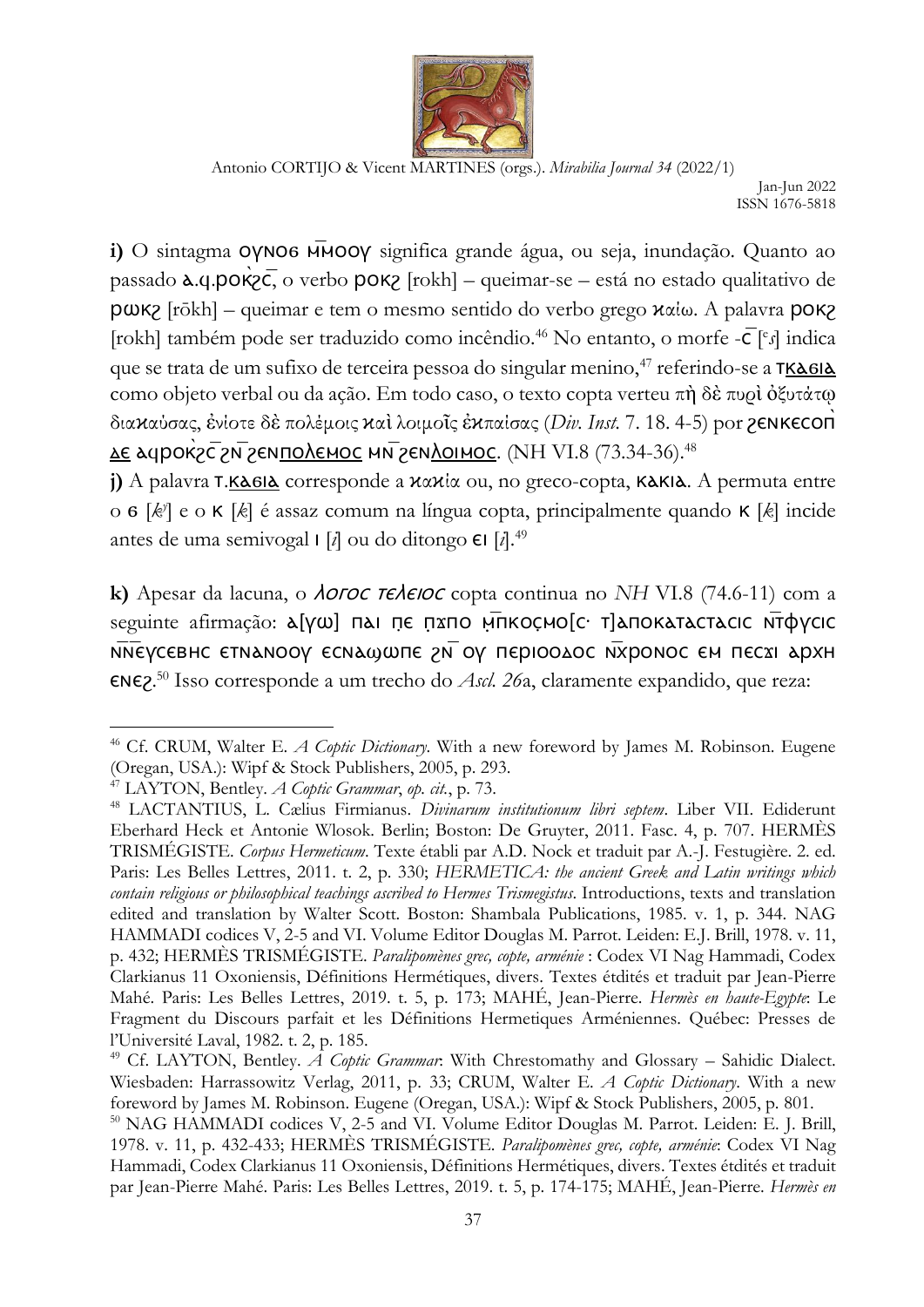

Jan-Jun 2022 ISSN 1676-5818

... haec enim mundi genitura: cunctarum reformatio rerum bonarum et naturae ipsius sanctissima et reliogiosissima restitutio percocta temporis cursu, <sed uoluntate>, quae est et fuit sine initio sempiterna...<sup>51</sup>

Pode-se constatar que, diferentemente do *Ascl.* 26a, o *Aoroc releioc* copta no NH VI.8 (73.23-36) descreve as ações marcadamente no tempo passado. A oração inicial projeta a ação temporal condicional relacionada ao passado, criando um efeito generalista.<sup>52</sup> Mesmo no *NH* VI.8 (74.6-11), onde incidem verbos no futuro, a ideia é sublinhada como um período de tempo que não tem princípio justamente porque não tem fim. Amiúde, o *AOFOC TEAEIOC* copta no *NH* VI.8 (73.23-36) segue de perto o fragmento que Lactâncio usou. Muitas vezes, aclarando o emprego de algumas palavras do texto grego.

## **III. Algumas considerações**

No *NH* VI.8 (74.6-11), a ideia de um período de tempo (2Ν ΟΥ ΠΕΡΙΟΟΔΟΣ ΝΑΤΟΝΟΣ), vertido no latim como *temporis cursu* e não mencionado no *testimonium* grego, confirma justamente que o texto está tratando de um tempo circular. Isso indica que está subjacente aos três textos a compreensão de voltar ao início, retomar sua face antiga (ἤγαγεν ἐπὶ τὸ ἀρχαῖον ϰαὶ ἀποϰατέστησεν τὸν ἑαυτοῦ ϰόσμον, *ad antiquam faciem mundum reuocabit*).

No entanto, deve-se considerar que o início não existe no tempo, justamente por causa de sua sempiternidade e circularidade (**EM ΠΕC**ΣΙ ΔDΧΗ ΕΝΕ2), sendo atemporal. Se não existe início, não há fim e nada disso, outrossim, exclui futuras catástrofes.<sup>53</sup>

*haute-Egypte*: Le Fragment du Discours parfait et les Définitions Hermetiques Arméniennes. Québec: Presses de l'Université Laval, 1982. t. 2, p. 186-187.

<sup>51</sup> TRISMÉGISTE. *Corpus Hermeticum*. Texte établi par A.D. Nock et traduit par A.-J. Festugière. 2. ed. Paris: Les Belles Lettres, 2011. 2 t, p. 331; Hermetica, 1985, v. 1, p. 346-347. Sobre as marcas do latinsmo no texto copta, cf. MAHÉ Jean-Pierre. Remarques d'un latiniste sur l'Asclepius copte de Nag Hammadi. *Revue des Sciences Religieuses*, tome 48, fascicule 2 (1974), p. 136-155.

<sup>52</sup> LAYTON, Bentley. *A Coptic Grammar*, *op. cit.*, p. 272-273.

<sup>53</sup> HERMÈS TRISMÉGISTE. *Paralipomènes grec, copte, arménie*: Codex VI Nag Hammadi, Codex Clarkianus 11 Oxoniensis, Définitions Hermétiques, divers. Textes étdités et traduit par Jean-Pierre Mahé. Paris: Les Belles Lettres, 2019. t. 5, p. 174, nota sobre o *NH* VI.8, 74.3-11. Cf a tradução de MAHÉ, Jean-Pierre. *Hermès en haute-Egypte*: Le Fragment du Discours parfait et les Définitions Hermetiques Arméniennes. Québec: Presses de l'Université Laval, 1982. t. 2, p. 186.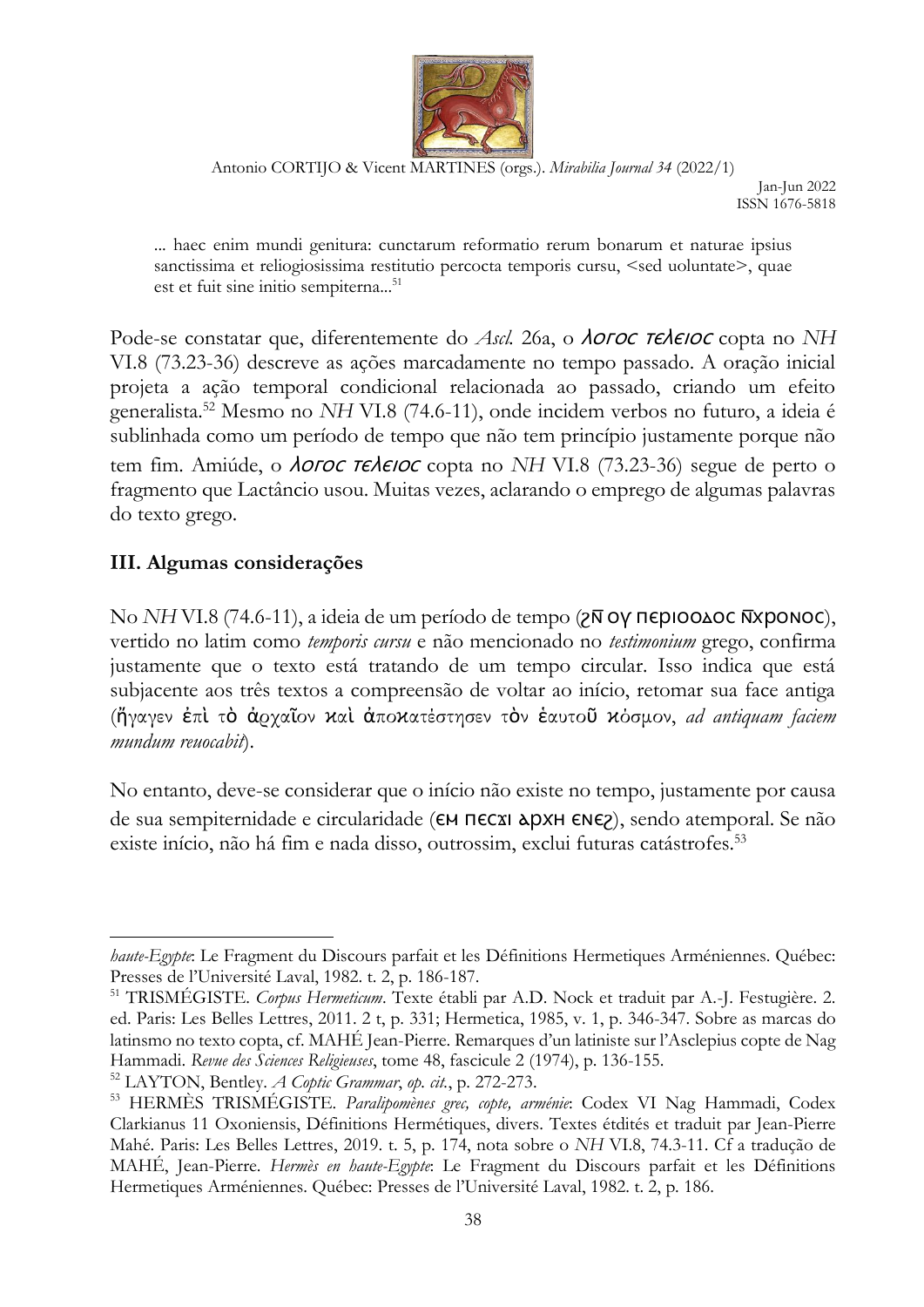

Jan-Jun 2022 ISSN 1676-5818

Convém destacar que, onde incide uma lacuna no texto copta, na oração do texto grego "ήγαγεν έπι το άρχαΐον και άποκατέστησεν τον έαυτοῦ κόσμον",  $54$  o tempo aoristo do verbo ἤγαγεν, assim como o verbo ἀποκατέστησεν, pode assumir um aspecto gnômico<sup>55</sup> assim como incide na sentença "εἰς τάξιν αὐτὸ ἤγαγεν ἐϰ τῆς ἀταξίας" em *Timaeus* 30A.<sup>56</sup> Nesse sentido, como aoristo gnômico, a ideia pode ser atemporal, sempre atualizada, em um contexto de verdades gerais. Assim, poder-se-ia expressar a oração no tempo presente: "[Deus] conduz e restabelece seu mundo ao princípio (tradução própria)".<sup>57</sup> Esse dado confirma a compreensão do *NH* VI.8 (74.6-11) acerca de ... **Ο ΓΠΕΡΙΟΟΔΟΣ**  $\bar{N}$ хромос єм пєсхі архн ємє $z^{58}$ 

Ademais, deve-se salientar que a ideia de atemporalidade do *NH* VI.8 (74.6-11) se fundamenta na própria língua copta. Na língua copta, a coesão de unidades dentro do texto, tipologia textual e perspectivas discursivas não são suficientes para categorizar tempo, mesmo que incida ao longo do texto. Existe uma diferença entre expressar uma estrutura no presente durativo com uma verdade atemporal e outra com uma observação contemporânea dos fatos passados.

<sup>54</sup> *Div. Inst.* 7. 18. 5: LACTANTIUS, L. Cælius Firmianus. *Divinarum institutionum libri septem*. Liber VII. Ediderunt Eberhard Heck et Antonie Wlosok. Berlin; Boston: De Gruyter, 2011. Fasc. 4, p. 706-707. HERMÈS TRISMÉGISTE. *Corpus Hermeticum*. Texte établi par A.D. Nock et traduit par A.-J. Festugière. Paris: Les Belles Lettres, 2011. t. 2, p. 330-331; *HERMETICA: the ancient Greek and Latin writings which contain religious or philosophical teachings ascribed to Hermes Trismegistus*. Introductions, texts and translation edited and translation by Walter Scott. Boston: Shambala Publications, 1985, v. 1, p. 344- 347.

<sup>55</sup> Sobre o *aoristo gnômico*, cf. RAGON, E. *Gramática grega*. Inteiramente reformulada por A. Dain, J.-A. de Foucault, P. Poulain. São Paulo: Odysseus, 2012, p. 270; BETTS, Gavin; HENRY, Alan. *Complete Ancient Greek*. London: Hodder and Stoughton; New York: McGraw Hill, 2010, p. 56; BLASS, Friedrich; DEBRUNNER, Albert; FUNK, Robert Walter. *A Greek grammar of the New Testament and other early Christian literature*. 20. print. ed. 1961. Chicago; London: The University of Chicago Press, 2009, p. 171-172, 177-178, 192, 259.

<sup>56</sup> Cf. Pl., *Timæus*, 30A: PLATO. *Timæus, Critias, Cleitophon, Menexenus, Epistles*. With an English translation by The Rev. R. G. Bury. Cambridge (MA); London: Harvard University Press, 1929, v. 9, p. 54.

<sup>57</sup> Cf. a nota sobre *NH* VI.8, 73.26-35 em HERMÈS TRISMÉGISTE. *Paralipomènes grec, copte, arménie*: Codex VI Nag Hammadi, Codex Clarkianus 11 Oxoniensis, Définitions Hermétiques, divers. Textes étdités et traduit par Jean-Pierre Mahé. Paris: Les Belles Lettres, 2019. t. 5, p. 172.

<sup>&</sup>lt;sup>58</sup> NAG HAMMADI codices V, 2-5 and VI. Volume Editor Douglas M. Parrot. Leiden: E. J. Brill, 1978. v. 11, p. 432-433; HERMÈS TRISMÉGISTE. *Paralipomènes grec, copte, arménie*: Codex VI Nag Hammadi, Codex Clarkianus 11 Oxoniensis, Définitions Hermétiques, divers. Textes édités et traduit par Jean-Pierre Mahé. Paris: Les Belles Lettres, 2019. t. 5, p. 174-175; MAHÉ, Jean-Pierre. *Hermès en haute-Egypte: Le Fragment du Discours parfait et les Définitions Hermetiques Arméniennes*. Québec: Presses de l'Université Laval, 1982, t. 2, p. 186-187.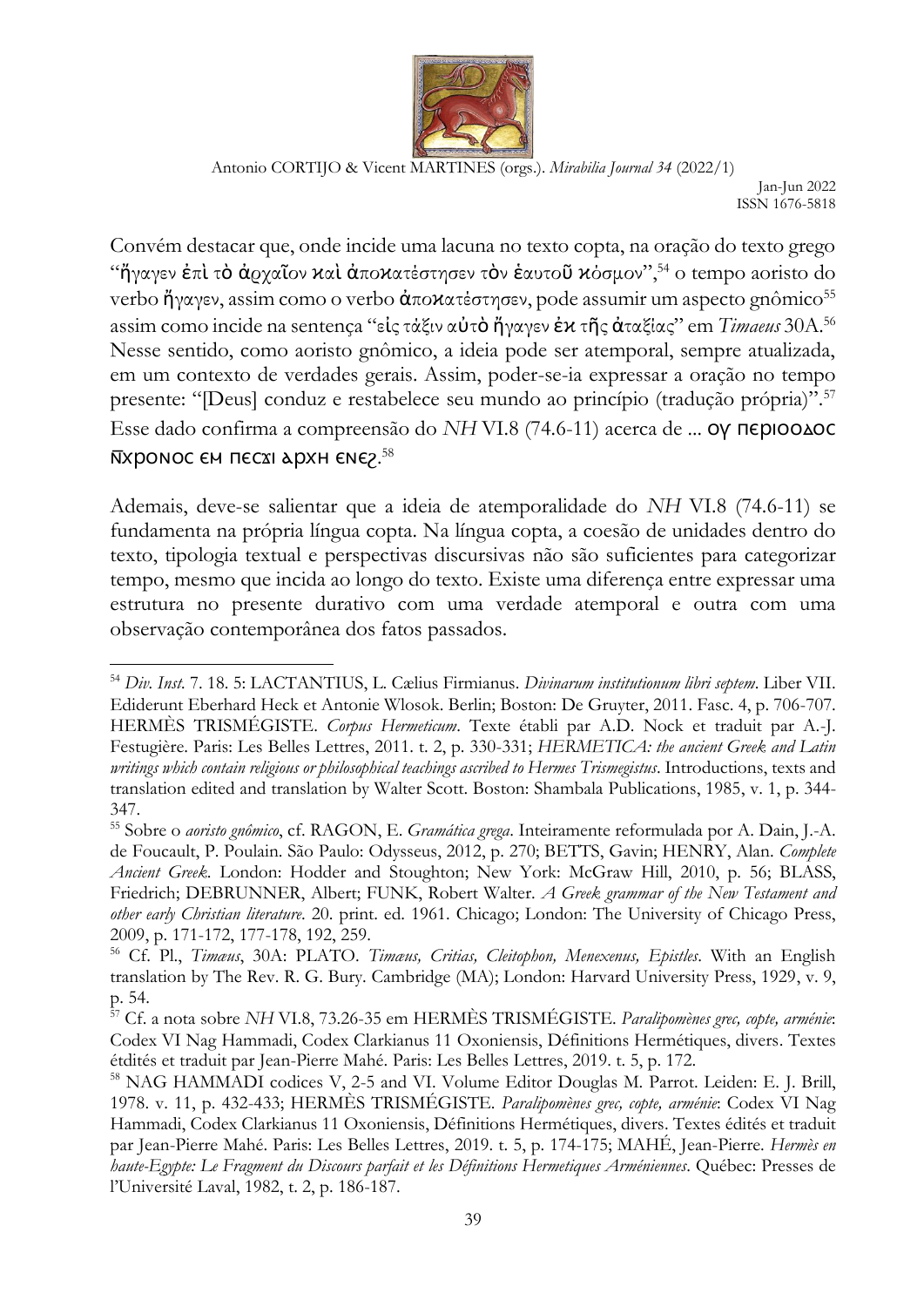

Jan-Jun 2022 ISSN 1676-5818

De uma perspectiva analítica, o tempo presente copta, por exemplo, expressa algo associado a uma perspectiva discursiva de uma verdade atemporal como incide na literatura gnômica ou sapiencial. A atualidade e atemporalidade de um texto gnômico não se fundamenta no emprego necessariamente de um verbo conjugado no presente, mas na perspectiva de a ação não pertencer ao tempo.<sup>59</sup>

De qualquer forma, isso não descarta a possibilidade de incidências catastróficas futuras.<sup>60</sup> Ao contrário do que se pode pressupor, o simples fato de não descartar incidências catastróficas futuras, não significa um fim último, mas periodicidade (περίοδος, ⲡⲉⲣⲓⲟⲟⲇⲟⲥ, *cursus*) e revoluções astrais (ἀποϰατάστασις, ⲁⲡⲟⲕⲁⲧⲁⲥⲧⲁⲥⲓⲥ, *reformatio, restitutio*).<sup>61</sup>

Esse fato também demonstra que os cataclismos são sucessivos como uma forma de tratamento, cuidado e purificação (καὶ ἀνακαλεσάμενος τὴν πλάνην καὶ τὴν κακίαν ἐϰϰαϑάρας (*Div. Inst.* 7. 18. 4-5)). <sup>62</sup> para restabelecimento da ordem e da integridade da natureza cósmica através dos meios pontuais e cíclicos de enchentes, secas, terremotos, guerras e epidemias *per diversa loca* (*Ascl.* 26a).<sup>63</sup>

No *Corp. Herm.* 16.10, pode-se perceber essa atuação e efetivação reparadora para repelir a impiedade, que reza:

<sup>59</sup> Isso é o que se pode chamar de *co-ocorrência*. É justamente nesse fato que uma sentença ou oração escrita com aoristo gnômico, na língua grega, tem toda coerência e logicidade. LAYTON, Bentley. *A Coptic Grammar: With Chrestomathy and Glossary – Sahidic Dialect.* Wiesbaden: Harrassowitz Verlag, 2011, p. 436-437.

<sup>60</sup> HERMÈS TRISMÉGISTE. *Paralipomènes grec, copte, arménie: Codex VI Nag Hammadi, Codex Clarkianus 11 Oxoniensis, Définitions Hermétiques, divers*. Textes étdités et traduit par Jean-Pierre Mahé. Paris: Les Belles Lettres, 2019, t. 5, p. 174, nota sobre o *NH* VI.8, 74.3-12. Cf a tradução de MAHÉ, Jean-Pierre. *Hermès en haute-Egypte: Le Fragment du Discours parfait et les Définitions Hermetiques Arméniennes*. Québec: Presses de l'Université Laval, 1982, t. 2, p. 186.

<sup>61</sup> HERMÈS TRISMÉGISTE. *Paralipomènes grec, copte, arménie: Codex VI Nag Hammadi, Codex Clarkianus 11 Oxoniensis, Définitions Hermétiques, divers*. Textes étdités et traduit par Jean-Pierre Mahé. Paris: Les Belles Lettres, 2019. t. 5, p. 174, nota sobre o *NH* VI.8, 74.3-11.

<sup>62</sup> LACTANTIUS, L. Cælius Firmianus. *Divinarum institutionum libri septem*. Liber VII. Ediderunt Eberhard Heck et Antonie Wlosok. Berlin; Boston: De Gruyter, 2011. Fasc. 4, p. 707. HERMÈS TRISMÉGISTE. *Corpus Hermeticum*. Texte établi par A.D. Nock et traduit par A.-J. Festugière. Paris: Les Belles Lettres, 2011. t. 2, p. 330; *HERMETICA: the ancient Greek and Latin writings which contain religious or philosophical teachings ascribed to Hermes Trismegistus*. Introductions, texts and translation edited and translation by Walter Scott. Boston: Shambala Publications, 1985. v. 1, p. 344.

<sup>63</sup> Cf. a nota sobre *NH* VI.8, 73.26-35 em HERMÈS TRISMÉGISTE. *Paralipomènes grec, copte, arménie*: Codex VI Nag Hammadi, Codex Clarkianus 11 Oxoniensis, Définitions Hermétiques, divers. Textes édités et traduit par Jean-Pierre Mahé. Paris: Les Belles Lettres, 2019. t. 5, p. 172.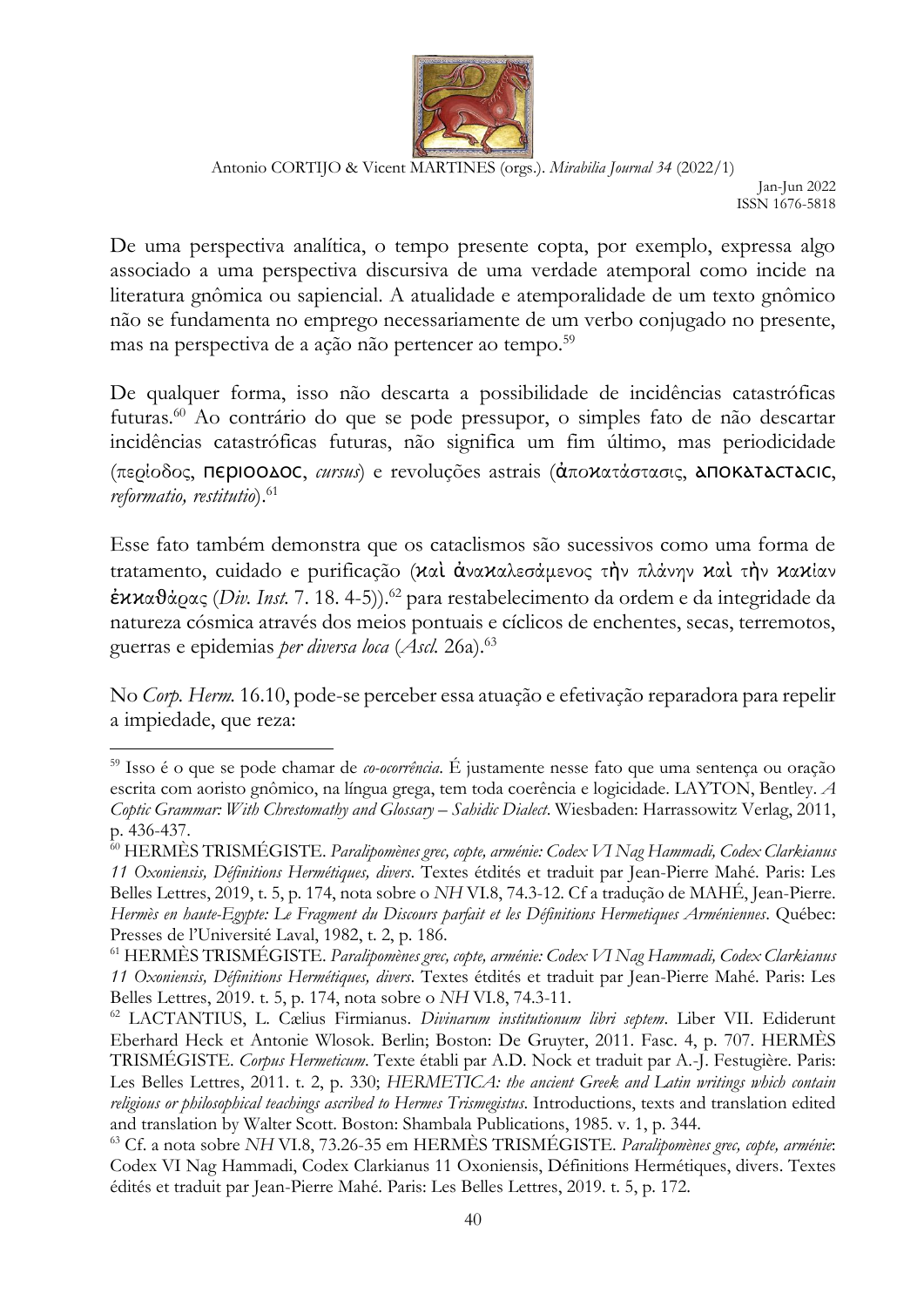

Antonio CORTIJO & Vicent MARTINES (orgs.). *Mirabilia Journal 34* (2022/1) Jan-Jun 2022 ISSN 1676-5818

ὥσπερ δὲ τὸ φῶς αὐτοῦ πυϰνόν, οὕτω ϰαὶ ἡ ζωογονία αὐτοῦ πυϰνή τις ϰαὶ ἀδιάλειπτος τῷ τόπῳ ϰαὶ τῇ χορηγίᾳ. ϰαὶ γὰρ δαιμόνων χοροὶ περὶ αὐτὸν πολλοὶ ϰαὶ ποιϰίλαις στρατείαις έοικότες οί ... σύνοικοι καὶ τῶν ἀθανάτων οὐκ είσὶ πόρρω, ἔνθεν δὲ λαγόντες τὴν τούτων χώραν τὰ τῶν ἀνϑρώπων ἐφορῶσι, **τὰ δὲ ὑπὸ τῶν ϑεῶν ἐπιταττόμενα**  ένεργούσι θυέλλαις καί καταιγίσι καί πρηστήρσι καί μεταβολαΐς πυρός καί σεισμοΐς. **ἔτι δὲ λιμοῖς ϰαὶ πολέμοις, ἀμυνόμενοι τὴν ἀσέϐειαν**. 64

No texto copta, a ideia de um tratamento ou cuidado purificador fica evidente: ⲁϥϥⲓ <u>Ν</u>ΤΠλαΝΗ ΜΗΔΥ αγω ΤΚΑ6ΙΑ αφ6ωχε ΜΗΟΣ ΝΗΣ VI.8 (73.29-31).<sup>65</sup> Ο ato de afastar, cortar fora e purificar faz parte de um procedimento de intervenção para restaurar a boa saúde, fazer o bem semelhantemente ao que expõe o *Corp. Herm.* 12.10, explicitando justamente um procedimento médico, queimando ou cortando (ϰαίων ἢ τέμνων) para afastar a doença ou os males (τὰ ϰαϰά), caracterizada como ausencia do bem (ἀγαθόν οὐδέν), para a efetivação da saúde (τὴν ὑγίειαν).

Assim, reza no *Corp. Herm.* 12.10:

ὅσαις ἂν οὖν ψυχαῖς ὁ νοῦς ἐπιστατήσῃ, ταύταις φαίνει ἑαυτοῦ τὸ φέγγος, ἀντιπράσσων αὐτῶν τοῖς προλήμμασιν. ὥσπερ **ἰατρὸς ἀγαϑὸς** λυπεῖ τὸ σῶμα προειλημμένον **ὑπὸ νόσου**, **ϰαίων** ἢ **τέμνων**, τὸν αὐτὸν τρόπον ϰαὶ ὁ νοῦς ψυχὴν λυπεῖ, ἐξυφαιρῶν αὐτὴν τῆς ἡδονῆς, ἀφ' ἧς πᾶσα **νόσος** ψυχῆς γίνεται· νόσος δὲ μεγάλη ψυχῆς ἀϑεότης, ἔπειτα δόξα, αἷς πάντα τά κακά έπακολουθεῖ καὶ ἀγαθὸν οὐδέν· ἄρ' οὖν ὁ νοῦς ἀντιπράσσων αὐτῆ τὸ ἀγαϑὸν περιποιεῖται τῇ ψυχῇ, **ὥσπερ ϰαὶ ὁ ἰατρὸς τῷ σώματι τὴν ὑγίειαν**. 66

Em suma, a ideia de cataclismos e incêndios, no texto do *Λόγος Τέλειος* grego e do *Noroc releioc* copta evidenciam uma ideia de atuação reparadora, sofrida e dolorosa, mas que se justifica como um procedimento necessário e purificador de tempos em tempos e não de forma final e definitiva.

<sup>64</sup> HERMÈS TRISMÉGISTE. *Corpus Hermeticum*, *op. cit.*, t. 2, p. 235.

<sup>65</sup> NAG HAMMADI codices V, 2-5 and VI. Volume Editor Douglas M. Parrot. Leiden: E. J. Brill, 1978, v. 11, p. 430-432; HERMÈS TRISMÉGISTE. *Paralipomènes grec, copte, arménie: Codex VI Nag Hammadi, Codex Clarkianus 11 Oxoniensis, Définitions Hermétiques, divers*. Textes édités et traduit par Jean-Pierre Mahé. Paris: Les Belles Lettres, 2019, t. 5, p. 173; MAHÉ, Jean-Pierre. *Hermès en haute-Egypte*: *Le Fragment du Discours parfait et les Définitions Hermetiques Arméniennes*. Québec: Presses de l'Université Laval, 1982, t. 2, p. 185.

<sup>66</sup> HERMÈS TRISMÉGISTE. *Corpus Hermeticum*. Texte établi par A.D. Nock et traduit par A.-J. Festugière. Paris: Les Belles Lettres, 2011, t. 1, p. 175.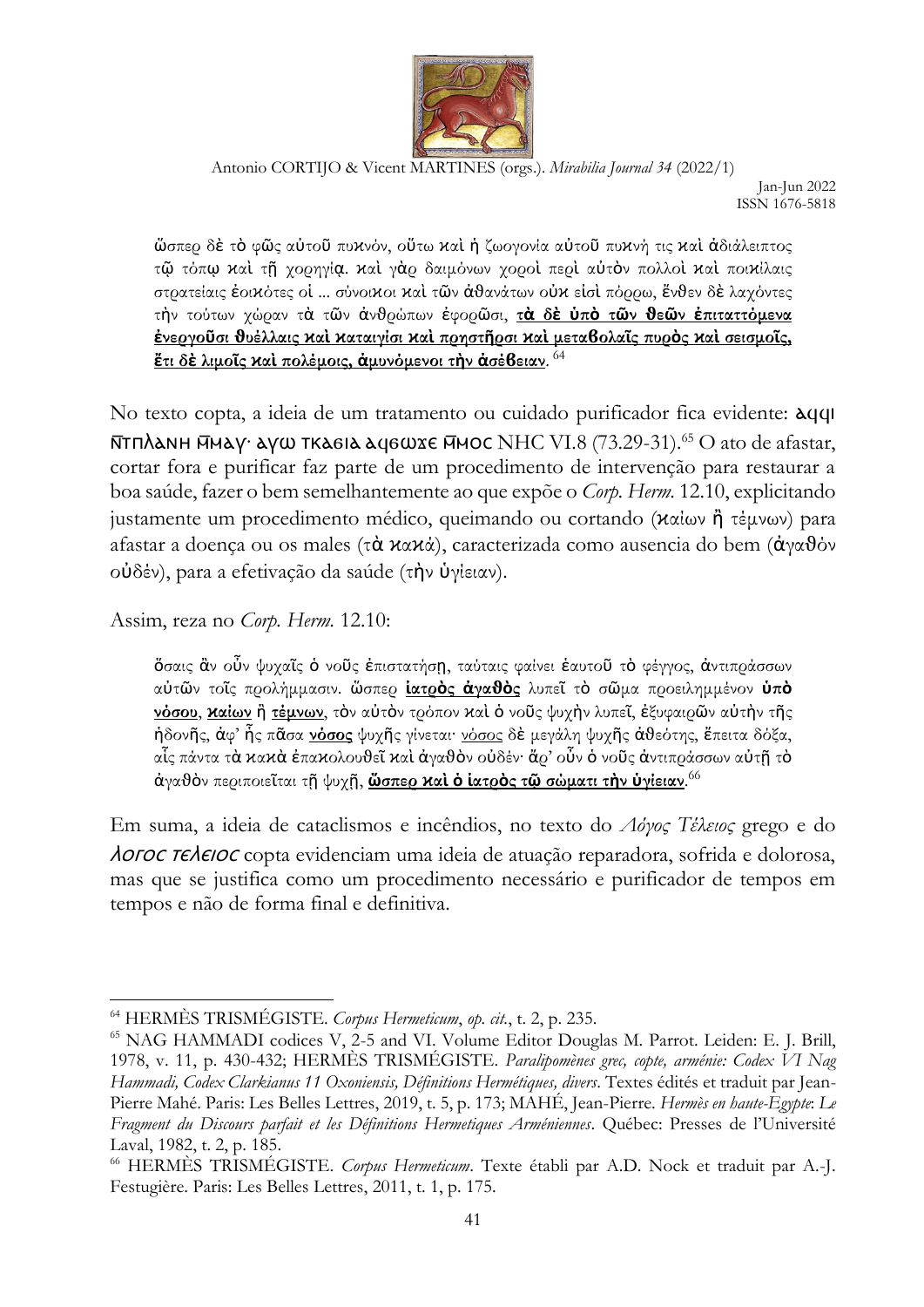

Jan-Jun 2022 ISSN 1676-5818

## **Conclusão**

Assim, ao proceder a um cotejamento entre os textos copta, grego e latino, possibilitase reconstruir o texto do *Λόγος Τέλειος* em maior ou menor grau, não apenas formalmente, mas também em sentido. Em todo caso, o cotejamento entre os fragmentos pode ajudar na percepção da concordância, servindo, inclusive, de correção mútua, sem desconsiderar falta de clareza na correspondência entre termos latinos, coptas e gregos. 67

Além dos temas que já indicam a ideia de período, ciclo e revolução cósmica, o fato do texto grego e copta expressar a ação verbal no passado demonstra justamente (re)atualização como expressão de verdades gerais e atemporais.<sup>68</sup>

As particularidades formais do *fragmentum* hermético evidenciam que ele serviu de base para autores e tradutores formularem suas ideias e argumentos interferindo redacionalmente de forma direta, parafraseando, como é o caso da tradução *sensus de sensu* do *Ascl.* 24-26. Já o texto copta do *NH* VI.8, este parece traduzir, amiúde, *verbum e verbo* ou *ad verbum* o texto grego.<sup>69</sup> Lactâncio notoriamente reconhecia Hermes Trismegisto como figura autoritativa, mas ele não era autor hermético.<sup>70</sup>

<sup>67</sup> ROCHETTE, Bruno. "Un cas peu connu de traduction du grec en latin: *l'Asclepius* du Corpus Hermeticum". *In*: *Cahiers du Centre Gustave Glotz*, 14 (2003), p. 69, 84-85; NOCK, Arthur Darby; FESTUGIÈRE, André-Jean. "Préface et Introduction". *In*: HERMÈS TRISMÉGISTE. *Corpus Hermeticum*. Texte établi par A.D. Nock et traduit par A.-J. Festugière. Paris: Les Belles Lettres, 2011, t. 2, p. 279. LIRA, D. P. de. "O bilinguismo greco-romano na tradução latina do ΛΟΓΟΣ ΤΕΛΕΙΟΣ: enfoques sociolinguísticos na análise do Asclepius Latinus". *In*: *Classica - Revista Brasileira De Estudos Clássicos*, 31(1) (2018), p. 117-118; LIRA, D. P.; VIANA, L. M. Q. "Os fragmentos herméticos gregos do *ΛΟΓΟΣ ΤΕΛΕΙΟΣ*: tradução e análise comparativa com a versão latina do *Asclepius* 8, 19, 26, 27, 28, 29, 39". *In*: *TRANSLATIO,* v. 21 (2021), p. 156-158.

<sup>68</sup> LAYTON, Bentley. *A Coptic Grammar*: *With Chrestomathy and Glossary – Sahidic Dialect*. Wiesbaden: Harrassowitz Verlag, 2011, p. 436-437.

<sup>69</sup> ROCHETTE, Bruno. "Un cas peu connu de traduction du grec en latin: *l'Asclepius* du Corpus Hermeticum". *In*: *Cahiers du Centre Gustave Glotz*, 14 (2003), p. 84-85. Sobre técnica de tradução na Antiguidade, cf. BROCK, Sebastian. "Aspects of Translation Technique in Antiquity". *In*: *Greek, Roman and Byzantine Studies*, v. 20, n. 1 (1979), p. 69-87. Sobre tradução e bilinguismo, cf. LIRA, D. P. de. "O bilinguismo greco-romano na tradução latina do ΛΟΓΟΣ ΤΕΛΕΙΟΣ: enfoques sociolinguísticos na análise do Asclepius Latinus". *In*: *Classica - Revista Brasileira de Estudos Clássicos 31* (1) (2018), *passim*; LIRA, D. P.; VIANA, L. M. Q. "Os fragmentos herméticos gregos do *ΛΟΓΟΣ ΤΕΛΕΙΟΣ*: tradução e análise comparativa com a versão latina do *Asclepius* 8, 19, 26, 27, 28, 29, 39". *In*: *TRANSLATIO*, v. 21 (2021), *passim*.

<sup>70</sup> *Div. Inst.* 1.6.3: LACTANTIUS, L. Cælius Firmianus. *Divinarum institutionum libri septem*. Libri I et II. Ediderunt Eberhard Heck et Antonie Wlosok. Berlin; Boston: De Gruyter, 2005, Fasc. 1, p. 22.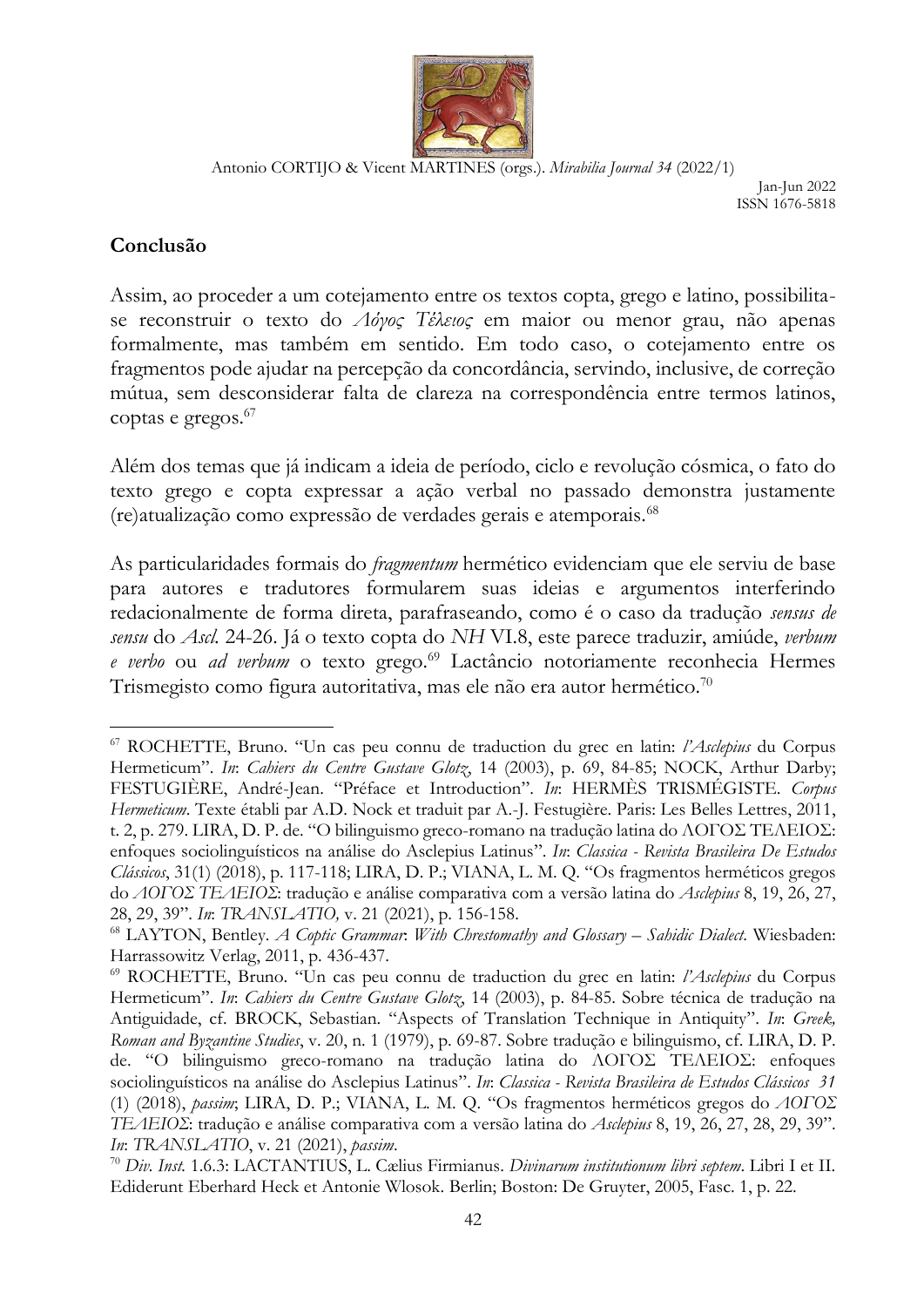

Jan-Jun 2022 ISSN 1676-5818

O texto citado por ele apresenta um lugar-comum da conflagração universal, com uma ideia de retorno ao princípio por meio de uma revolução cósmica, não muito diferentes de outros pensadores na Antiguidade, <sup>71</sup> diferentemente do que o apologeta defende em *De Vita Beata*.

Pôde-se constatar que, quando Lactâncio se propõe a citar o *Λόγος Τέλειος*, ele o faz integralmente.<sup>72</sup> Pelo menos, em comparação com o *AOFOC TEAEIOC* copta há poucas ou quase nenhuma modificação e intervenção direta no texto citado. Se, por um lado, Lactâncio conservou o texto, por outro lado, ele atribuiu um sentido diferente, com uma argumentação entorno do texto, mas com as mesmas compreensões do tradutor do *Asclepius Latinus*. O que se pôde constar foi justamente que o *Λόγος Τέλειος*, mencionado por Lactâncio não reforça o argumento sobre sua teoria apocalíptica do fim do mundo de forma linear e definitiva, mas uma concepção circular, periódica e atemporal.

Em suma, o fato de Lactâncio empregar o *Λόγος Τέλειος* não valida o seu argumento amplamente, mas certamente reproduz um fragmento hermético de suma importância para os estudos da Literatura Hermética como um todo. Por fim, deve-se esquecer, pelo menos temporariamente, o contexto em que se configuram os *fragmenta hermetica* para melhor analisar e não subinterpretá-los e para os reconduzir a sua obra específica, mesmo quando a fonte não indica com exatidão.<sup>73</sup>

\*\*\*

<sup>71</sup> Sobre conflagração universal ou *ἐϰπύρωσις* cósmica, *παλιγγενεσία* ou regeneração, *ἀποϰατάστασις* ou revolução (retorno), cf. *Stoicorum Veterum Fragmenta* (*Stoic. Vet. Fr.*) I. fr. 98-114. STOICORVM VETERVM FRAGMENTA: Zeno et Zenonis Discipuli. Collegit Ioannes Ab Arnim. Stuttgart: B. G. Tenbner Verlagsgesellschaft mbH, 1964. v. 1. p. 27-33. *Stoic. Vet. Fr.* II. fr. 585-632. STOICORVM VETERVM FRAGMENTA: Zeno et Zenonis Discipuli. Collegit Ioannes Ab Arnim. Stuttgart: B. G. Tenbner Verlagsgesellschaft mbH, 1964. v. 2. p. 181-191; REALE, Giovanni. *História da Filosofia Grega e Romana*. São Paulo: Loyola, 2008, v. 6, p. 67-68. Sobre *diluvium* ou dilúvio, cf. Pl., *Timæus*, 22 C: PLATO. *Timæus, Critias, Cleitophon, Menexenus, Epistles*. With an English translation by The Rev. R. G. Bury. Cambridge (MA); London: Harvard University Press, 1929, v. 9, p. 32-33.

<sup>72</sup> Em todo caso, ademais, deve-se mencionar que o apologeta fez referência indireta ao *Ascl.* 25 em *Div. Inst.* 2.15.7-8: LACTANTIUS, L. Cælius Firmianus. *Divinarum institutionum libri septem*. Liber VII. Ediderunt Eberhard Heck et Antonie Wlosok. Berlin; Boston: De Gruyter, 2011, Fasc. 4, p. 189.

<sup>73</sup> ROSSETTI, Livio. *Introdução à Filosofia Antiga: premissas filológicas e outras "ferramentas de trabalho"*. São Paulo: Paulus, 2006. p. 368.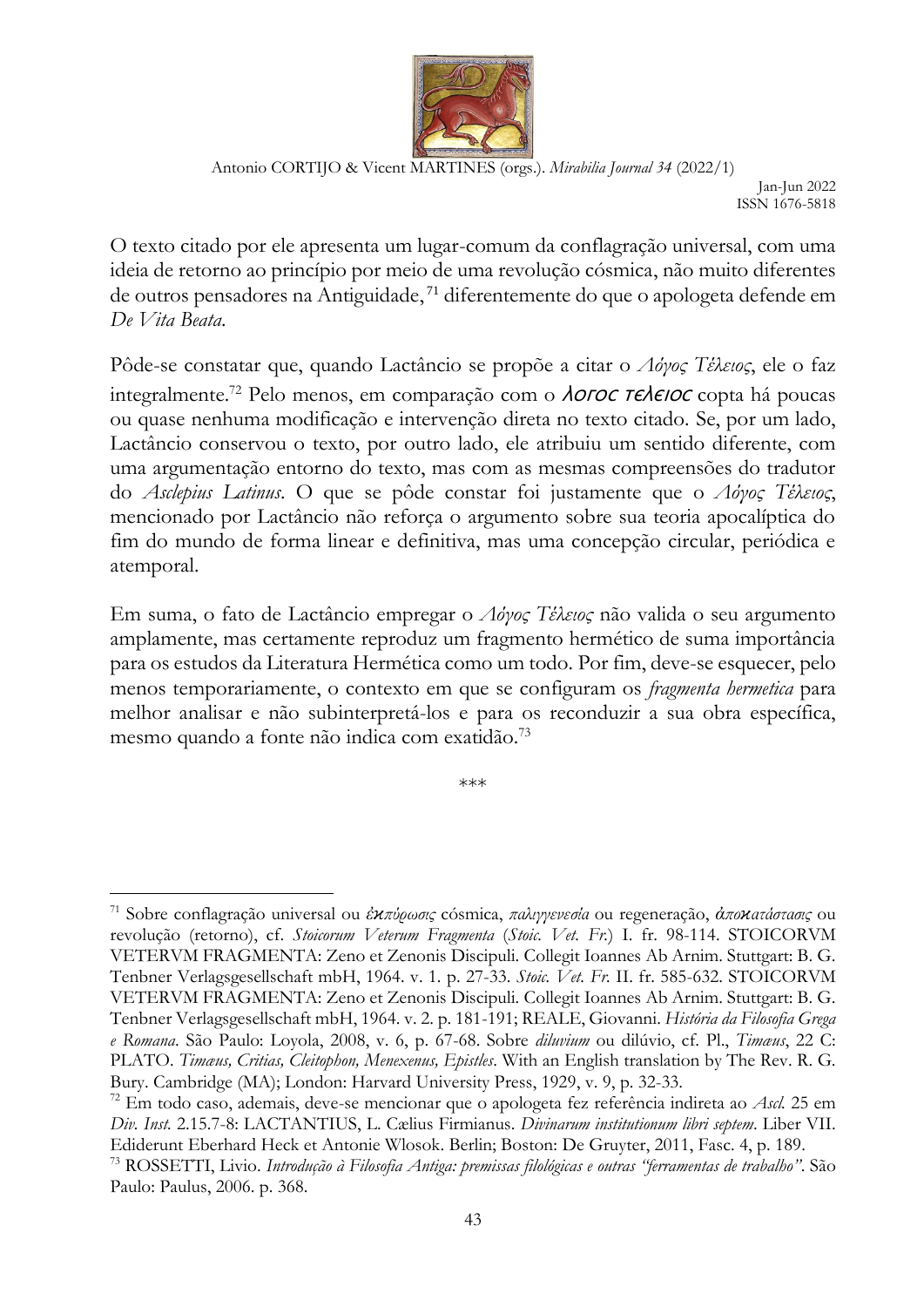

Jan-Jun 2022 ISSN 1676-5818

#### **Fontes**

- *BIBLIA Hebraica Stuttgartensia*. Ediderunt K. Elliger et W. Rudolph. 5 ed. Editio Funditus Renovata. Stuttgart: Deutsche Bibelgesellschaft, 1997.
- CICERO. *Scripta quæ manserunt omnia: De divinatione. De fato. Timæus.* Otto Plasberg (Ed.) et al. Stuttgart: B.G. Teubner Verlagsgeeellechaft mbH, 1965. Fasc 46.
- DIE ORACULA SIBYLLINA. Die griechischen christlichen Schriftsteller. Bearbeitet im Auftrage dern Kirchenväter-Commission der Königl. Preussischen Akademie der Wissenschaften von Joh. Gepfcken. Leipzig Hinrichs, 1902.
- HERMÈS TRISMÉGISTE. *Corpus Hermeticum*. Texte établi par A.D. Nock et traduit par A.-J. Festugière. 2. ed. Paris: Les Belles Lettres, 2011. 2 t.
- HERMÈS TRISMÉGISTE. *Paralipomènes grec, copte, arménie* : Codex VI Nag Hammadi, Codex Clarkianus 11 Oxoniensis, Définitions Hermétiques, divers. Textes édités et traduit par Jean-Pierre Mahé. Paris: Les Belles Lettres, 2019. t. 5.
- HERMETICA: the ancient Greek and Latin writings which contain religious or philosophical teachings ascribed to Hermes Trismegistus. Introductions, texts and translation edited and translation by Walter Scott. Boston: Shambala Publications, 1985. v. 1.
- LACTANTIUS, L. Cælius Firmianus. *Divinarum institutionum libri septem*. Liber VII. Ediderunt Eberhard Heck et Antonie Wlosok. Berlin; Boston: De Gruyter, 2011. Fasc. 4.
- LACTANTIUS, L. Cælius Firmianus. *Divinarum institutionum libri septem*. Libri V et VI**.** Ediderunt Eberhard Heck et Antonie Wlosok. Berlin; Boston: De Gruyter, 2009. Fasc. 3.
- LACTANTIUS, L. Cælius Firmianus. *Divinarum institutionum libri septem*. Libri I et II**.** Ediderunt Eberhard Heck et Antonie Wlosok. Berlin; Boston: De Gruyter, 2005. Fasc. 1.
- LACTANTIUS, L. Cælius Firmianus. *Divinarum institutionum libri septem*. Libri I et II**.** Ediderunt Eberhard Heck et Antonie Wlosok. Berlin; Boston: De Gruyter, 2005. Fasc. 1.
- LACTANTIUS, L. Cælius Firmianus. *Divinarum institutionum libri septem*. Libri III et IV**.** Ediderunt Eberhard Heck et Antonie Wlosok. Berlin; Boston: De Gruyter, 2007. Fasc. 2.
- LACTANTIUS. *Divine Institutes*.Translated with an introduction and notes by Anthony Bowen and Peter Garnsey. Liverpool: Liverpool University Press, 2003.
- NAG HAMMADI codices V, 2-5 and VI. Volume Editor Douglas M. Parrot. Leiden: E.J. Brill, 1978. v. 11.
- PLATO. *Timæus, Critias, Cleitophon, Menexenus, Epistles*. With an English translation by The Rev. R. G. Bury. Cambridge (MA); London: Harvard University Press, 1929. v. 9.
- STOICORVM VETERVM FRAGMENTA: Chrysippi Fragmenta Logica et Physica. Collegit Ioannes Ab Arnim. Stuttgart: B. G. Tenbner Verlagsgesellschaft mbH, 1964. v. 2.
- STOICORVM VETERVM FRAGMENTA: Zeno et Zenonis Discipuli. Collegit Ioannes Ab Arnim. Stuttgart: B. G. Tenbner Verlagsgesellschaft mbH, 1964. v. 1.

#### **Bibliografia**

- BETTS, Gavin; HENRY, Alan. *Complete Ancient Greek*. 3 ed. London: Hodder and Stoughton; New York: McGraw Hill, 2010.
- BLASS, Friedrich; DEBRUNNER, Albert; FUNK, Robert Walter. *A Greek grammar of the New Testament and other early Christian literature*. 20. print. ed. 1961.Chicago; London: The University of Chicago Press, 2009.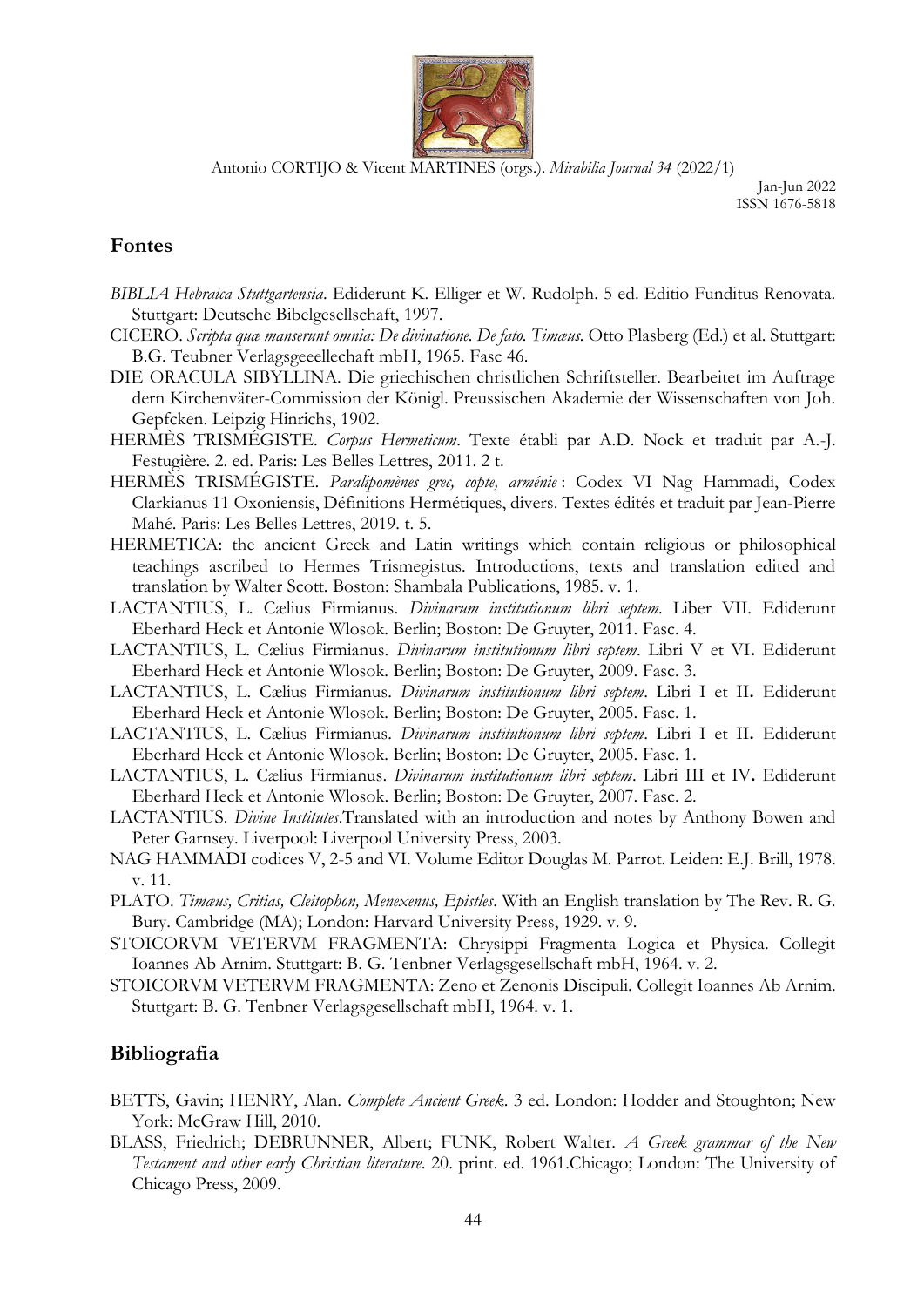

Jan-Jun 2022 ISSN 1676-5818

- BROCK, Sebastian. Aspects of Translation Technique in Antiquity. *Greek, Roman and Byzantine Studies*, v. 20, n. 1 (1979), p. 69-87.
- CARDOSO, Zelia de Almeida. *A Literatura Latina*. 3. ed. rev. São Paulo: WMF Martins Fontes, 2011.
- CLARKE, Graeme. *Third-century Christianity*. In: BOWMAN, Alan; CAMERON, Averil; GARNSEY, Peter (Ed.). *The Cambridge Ancient History*: The Crisis of Empire, AD 193-337. Cambridge; New York: Cambridge University Press, 2007. v. 12. cap. 18. p. 589-671.
- CORBIER, Mireille. *Coinage and Taxation*: The State's Point of View, A.D. 193–337. In: BOWMAN, Alan; CAMERON, Averil; GARNSEY, Peter (Ed.). *The Cambridge Ancient History*: The Crisis of Empire, AD 193-337. Cambridge; New York: Cambridge University Press, 2007. v. 12. cap. 12. p. 393-439.
- CRUM, Walter E. *A Coptic Dictionary*. With a new foreword by James M. Robinson. Eugene (Oregan, USA.): Wipf & Stock Publishers, 2005. 953p. (ALR Ancient Language Resources).
- DELATTE, L.; GOVAERTS, S.; DENOOZ, J. *Index du Corpus Hermeticum*. Roma: Edizioni dell'Ateneo e Bizzari, 1977.
- DERCHAIN, Philippe. L'authenticité de l'inspiration égyptienne dans le «*Corpus Hermeticum*». *Revue de l'Histoire des Religions*, Paris, t. 161 n. 2, p. 175-198, 1962.
- DODD, C.H. (Charles Harold). *The Interpretation of the Fourth Gospel*. Reprinted Paperback Edition. Cambridge: Cambridge University Press, 2005.
- FOBES, Francis H. *Philosophical Greek*: An Introduction. Chicago: The University of Chicago Press, 1959.
- FOWDEN, Garth. *The Egyptian Hermes*: A Historical Approach to Late Pagan Mind. Princeton: Princeton University Press, 1993.
- FREIRE, Antônio, S.J. *Gramática Grega.* 2 ed. São Paulo: Martins Fontes, 2001. 289p.
- KIRST, Nelson; *et al. Dicionário Hebraico-Português e Aramaico-Português*. 23. ed. São Leopoldo: Sinodal; Petrópolis: Vozes, 1988.
- LAMBDIN, Thomas O. *Gramática do Hebraico Bíblico*. São Paulo: Paulus, 2003.
- LAYTON, Bentley. *A Coptic Grammar*: With Chrestomathy and Glossary Sahidic Dialect. 3. ed. Wiesbaden: Harrassowitz Verlag, 2011.
- LIRA, D. P. de. O bilinguismo greco-romano na tradução latina do *ΛΟΓΟΣ ΤΕΛΕΙΟΣ*: enfoques sociolinguísticos na análise do *Asclepius Latinus*. *Classica - Revista Brasileira De Estudos Clássicos*, *31*(1) (2018), p. 113–136.
- LIRA, D. P. de. Glossário dos *Hermetica Græca*: pesquisa bibliográfica das ferramentas e das fontes secundárias de tradução. *Classica - Revista Brasileira De Estudos Clássicos*, *34*(2) (2021), p. 1–35.
- LIRA, D. P. de. Recepção, tradução, influência e sucesso do Corpus Hermeticum. *Nuntius Antiquus*, *13*(1) (2017), 149–170.
- LIRA, D. P.; VIANA, L. M. Q. Os fragmentos herméticos gregos do *ΛΟΓΟΣ ΤΕΛΕΙΟΣ*: tradução e análise comparativa com a versão latina do *Asclepius* 8, 19, 26, 27, 28, 29, 39. TRANSLATIO. v. 21 (2021), p.154-169.
- LIRA, David Pessoa de. *O Batismo do Coração no Vaso do Conhecimento*: Uma Introdução ao Hermetismo e ao *Corpus Hermeticum*. Recife: Editora UFPE, 2015.
- LOI, V. Lactâncio. In: DI BERARDINO, Angelo. Dicionário Patrístico e de Antigüidades Cristãs. Tradução de Cristina Andrade. Petrópolis: Vozes, 2002. p. 805-806.
- MAHÉ Jean-Pierre. Remarques d'un latiniste sur l'Asclepius copte de Nag Hammadi. *Revue des Sciences Religieuses*, tome 48, fascicule 2, p. 136-155, 1974.